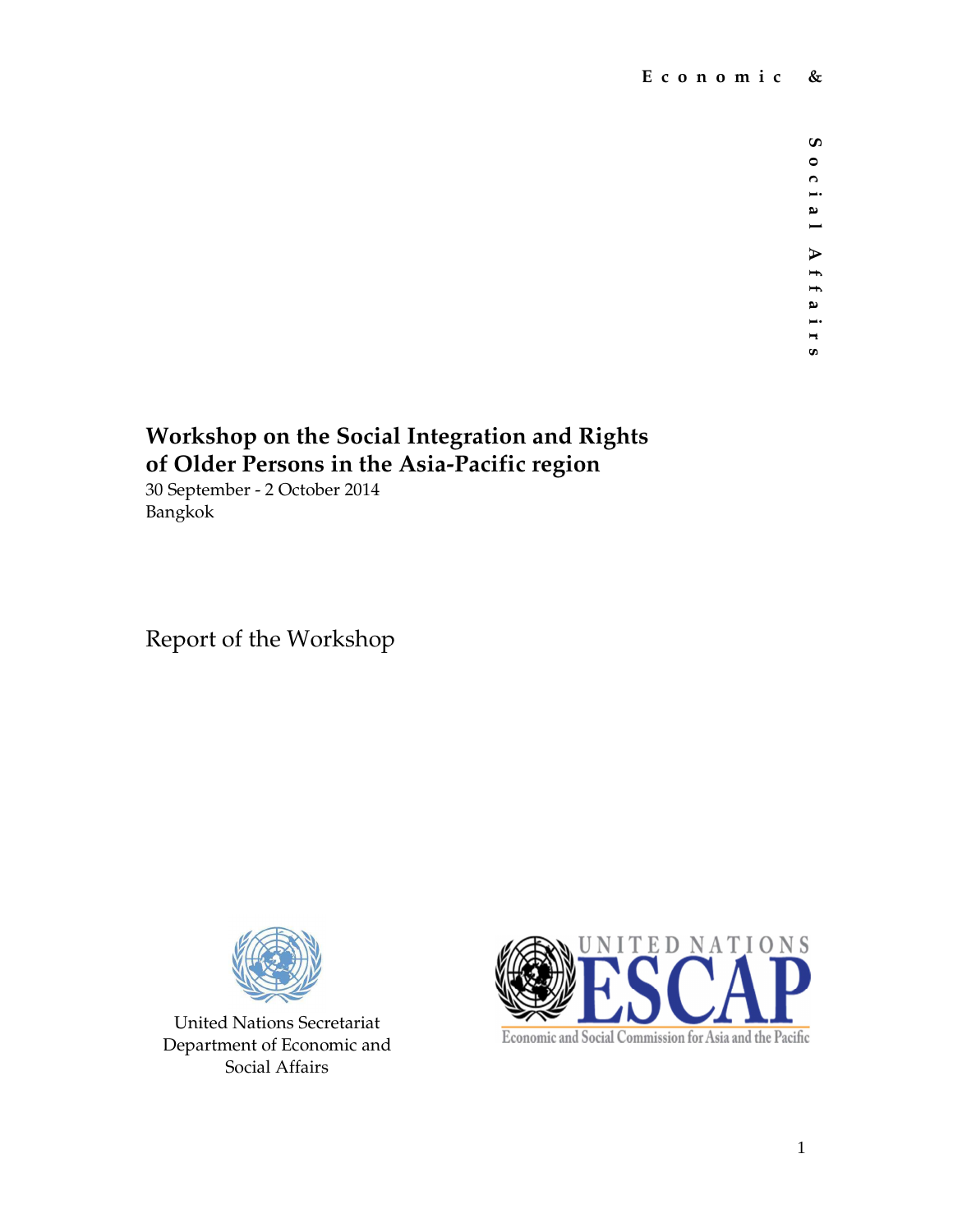#### Note

The designations employed in this report and the material presented in it do not imply the expression of any opinion whatsoever on the part of the United Nations concerning the legal status of any country, territory, city or area of its authorities, or concerning the delimitation of its frontiers or boundaries.

Symbols of United Nations documents are composed of capital letters combined with figures.

This publication has been issued without formal editing.

United Nations, Department of Economic and Social Affairs, Division for Social Policy and Development and United Nations Economic and Social Commission for Asia and the Pacific, Social Development Division (2014).

Social Integration and Rights of Older Persons in the Asia-Pacific region: Report of the Workshop (United Nations)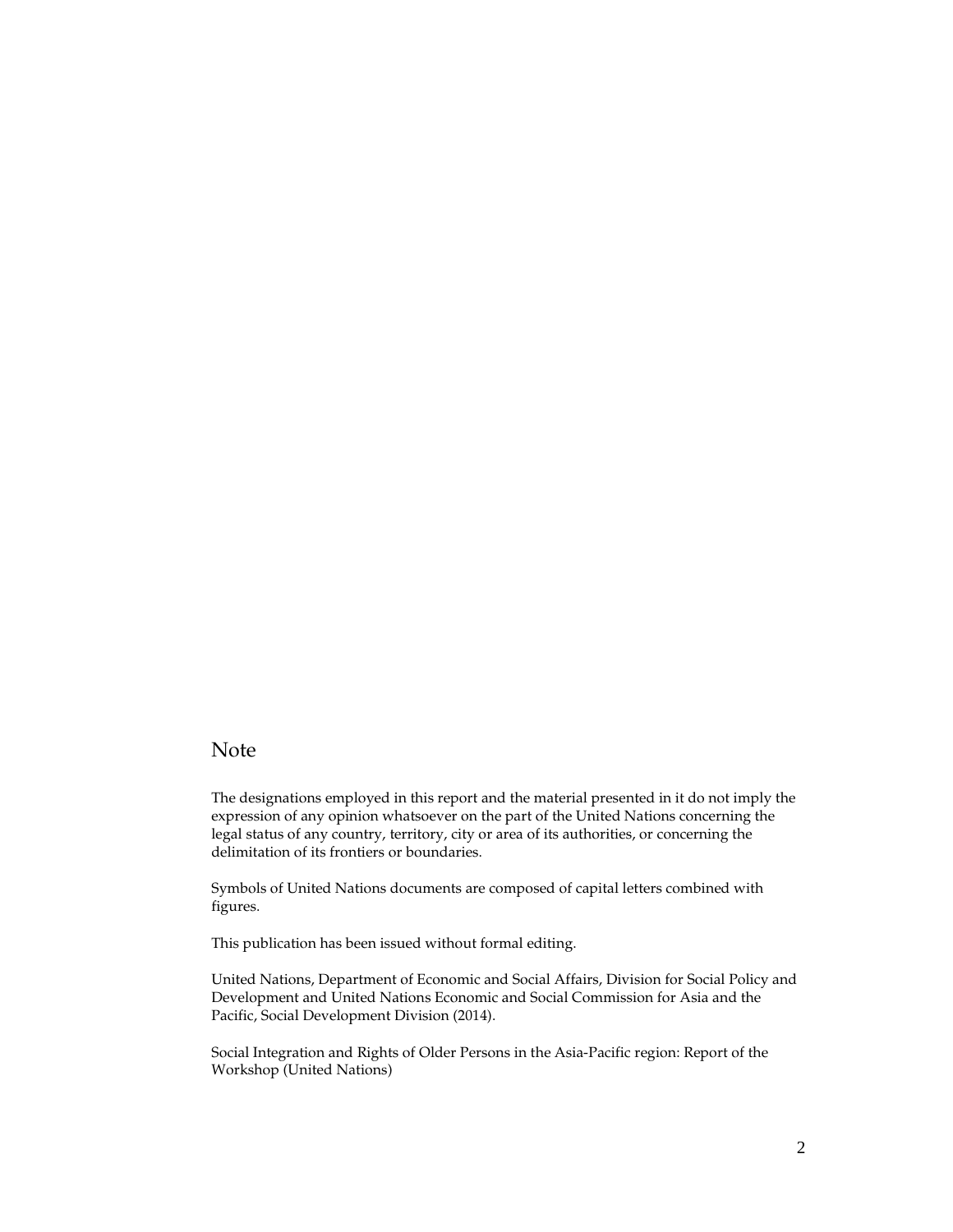## **Contents**

| III. Objectives of the workshop and Overview of Ageing in Asia and the Pacific  7                                                                                   |
|---------------------------------------------------------------------------------------------------------------------------------------------------------------------|
| IV. Review of National Experiences in Implementing Laws, Policies and                                                                                               |
|                                                                                                                                                                     |
|                                                                                                                                                                     |
|                                                                                                                                                                     |
|                                                                                                                                                                     |
|                                                                                                                                                                     |
| X. Identification of Key Elements of a Comprehensive Normative and Policy<br>Framework for the Protection of the Rights of Older Persons, Including the Roles of    |
| XI. Overview of Ongoing Global and Regional Processes to Protect and Promote the                                                                                    |
| XII. Addressing Gaps in Existing International Frameworks for Promotion and<br>Protection of the Rights of Older Persons: How Best to Contribute to the Work of the |

Annex I. Final Workshop Agenda Annex II. List of participants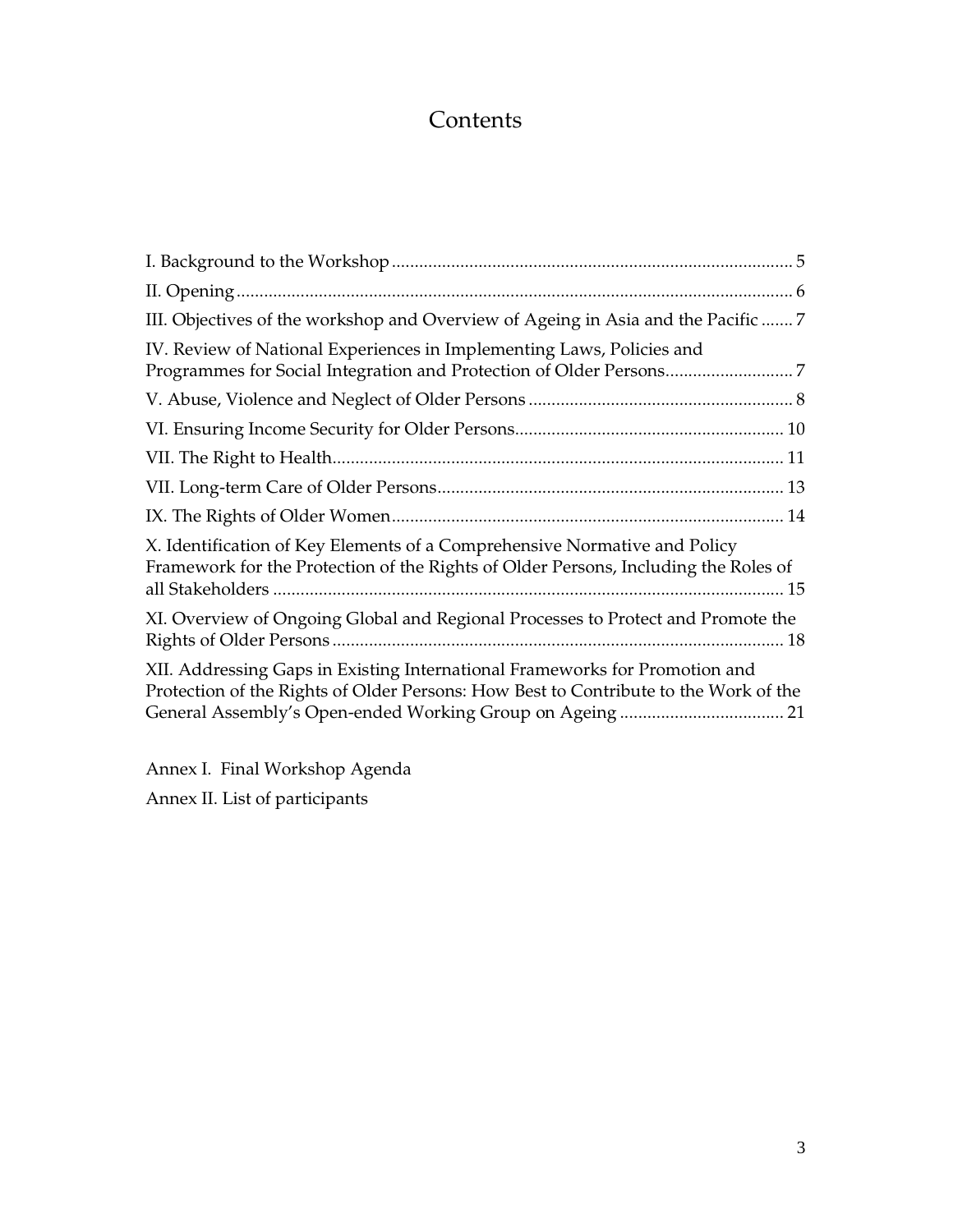# Explanatory Notes

The following abbreviations are used in this document:

| <b>ADB</b>      | Asian Development Bank                                       |
|-----------------|--------------------------------------------------------------|
| APF             | Asia-Pacific Forum of National Human Rights Institutions     |
| AU              | African Union                                                |
| <b>CEDAW</b>    | Convention on the Elimination of All Forms of Discrimination |
|                 | against Women                                                |
| <b>CRPD</b>     | Convention on the Rights of Persons with Disabilities        |
| <b>CSO</b>      | Civil Society Organisation                                   |
| <b>DESA</b>     | Department of Economic and Social Affairs                    |
| <b>DSPD</b>     | Division for Social Policy and Development                   |
| IFA.            | <b>International Federation of Ageing</b>                    |
| <b>MIPAA</b>    | Madrid International Plan of Action on Ageing                |
| <b>MDGs</b>     | Millennium Development Goals                                 |
| <b>NGO</b>      | Non-Governmental Organisation                                |
| <b>NHRI</b>     | National Human Rights Institution                            |
| <b>NTA</b>      | <b>National Transfer Account</b>                             |
| <b>OEWG</b>     | The General Assembly's Open-ended Working Group on Ageing    |
| <b>OHCHR</b>    | Office of the High Commissioner for Human Rights             |
| <b>SDGs</b>     | Sustainable Development Goals                                |
| <b>UNESCAP</b>  | United Nations Economic and Social Commission for Asia and   |
|                 | the Pacific                                                  |
| <b>UNFPA</b>    | United Nations Population Fund                               |
| <b>UN WOMEN</b> | United Nations Entity for Gender Equality and the            |
|                 | <b>Empowerment of Women</b>                                  |
| <b>WHO</b>      | World Health Organization                                    |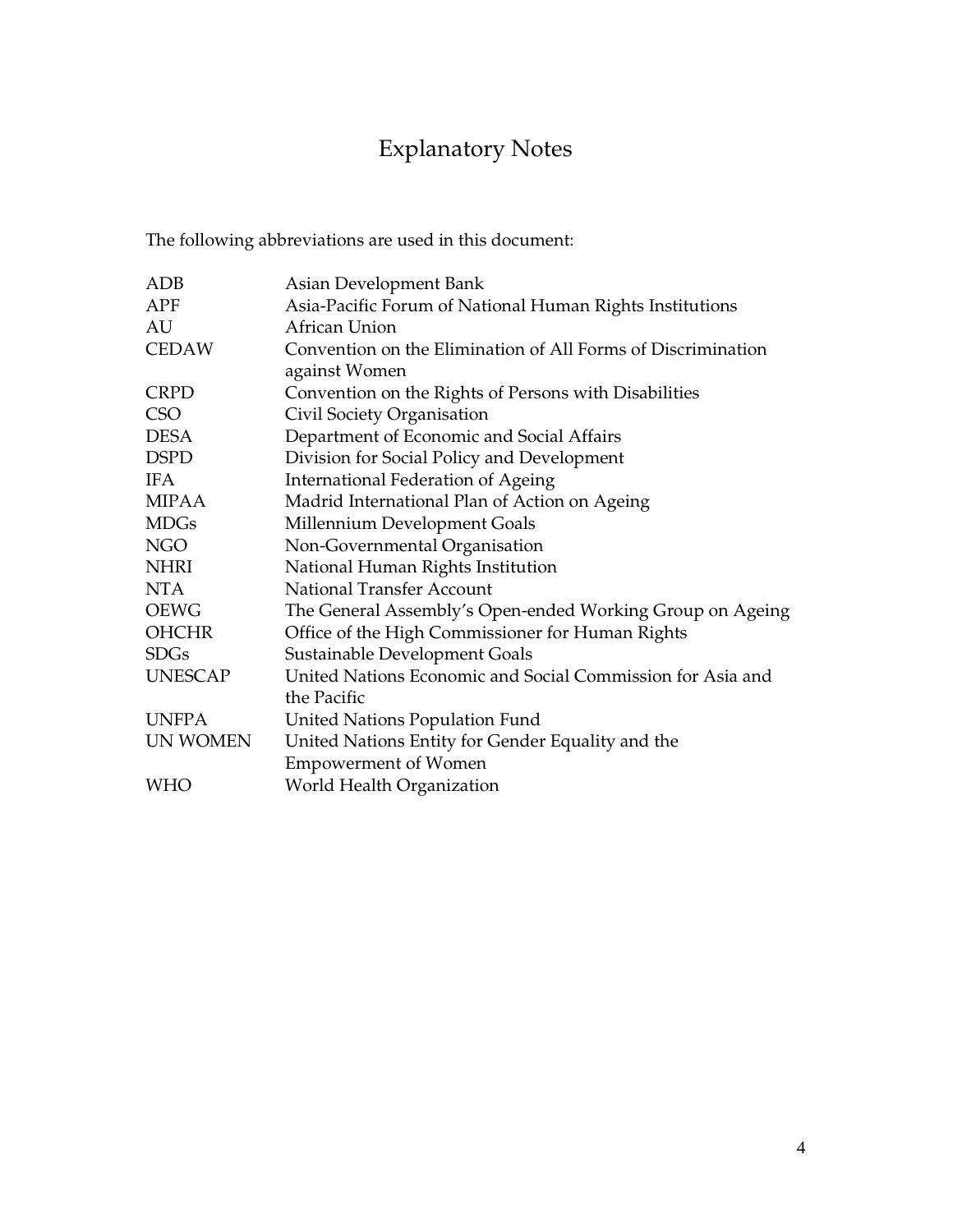## I. Background to the Workshop

Asia and the Pacific is the fastest ageing region in the world. It is expected that by 2050, one fourth of the total population in Asia and the Pacific will be 60 years old or older. Due to increased life expectancy and continuing fertility decline, all sub-regions in Asia and the Pacific are ageing. In East and North-East Asia, the fastest ageing sub-region, one third of the population will be above 60 and in South Asia, persons above 60 will make up almost one fifth of the population. But in spite of older person's increasing importance in the demographics of the region, rights of older persons are often inadequately considered in policies and programmes. For example in East Asia, only 18.5 per cent of the working-age population is covered by pension systems, and in South Asia the population is only 7.5 per cent. Therefore, a large number of older persons has to continue working or is dependent on family support.

The regional review of the Madrid International Plan of Action (MIPAA) in 2011/2012 led to the adoption of the Bangkok Statement on the Asia-Pacific Review of the Implementation of the Madrid International Plan of Action on Ageing. Member States identified the following prevailing and emerging issues related to older persons: the need to expand social protection and health-care coverage; address the gender dimensions of ageing; enact and enforce specific legislation to protect the rights of older persons; and promote employment opportunities for older persons. The social integration of older persons is a key element in combating the social isolation and ageism that can lead to discrimination. This includes, inter alia, access to work and employment, community and social participation, civil and political participation, access to goods and services, age-appropriate health care, housing and transportation and long-term care.

These challenges have also been at the forefront of global discussions at the Open-ended Working Group (OEWG) on Ageing. The OEWG was established by the General Assembly (A/RES/65/182) on 21 December 2010, and is considering the existing international framework of the human rights of older persons and identifying possible gaps and how best to address them. In the deliberations within the OEWG, there is consensus amongst member States on the serious gaps that exist in protecting the rights of older persons, while consensus on the means to do so remains elusive. In 2012 the OEWG was therefore requested by the General Assembly to consider proposals for an international legal instrument to promote and protect the rights and dignity of older persons. In the same resolution, the regional commissions, the United Nations Department of Economic and Social Affairs (DESA) and other relevant parts of the United Nations were mandated to contribute to the work of the Open-ended Working Group on Ageing (A/RES/67/139, paragraph 3).

Against this backdrop, DESA, the United Nations Economic and Social Commission for Asia and the Pacific (ESCAP) and the Asia-Pacific Forum of National Human Rights Institutions (APF), with the support of the United Nations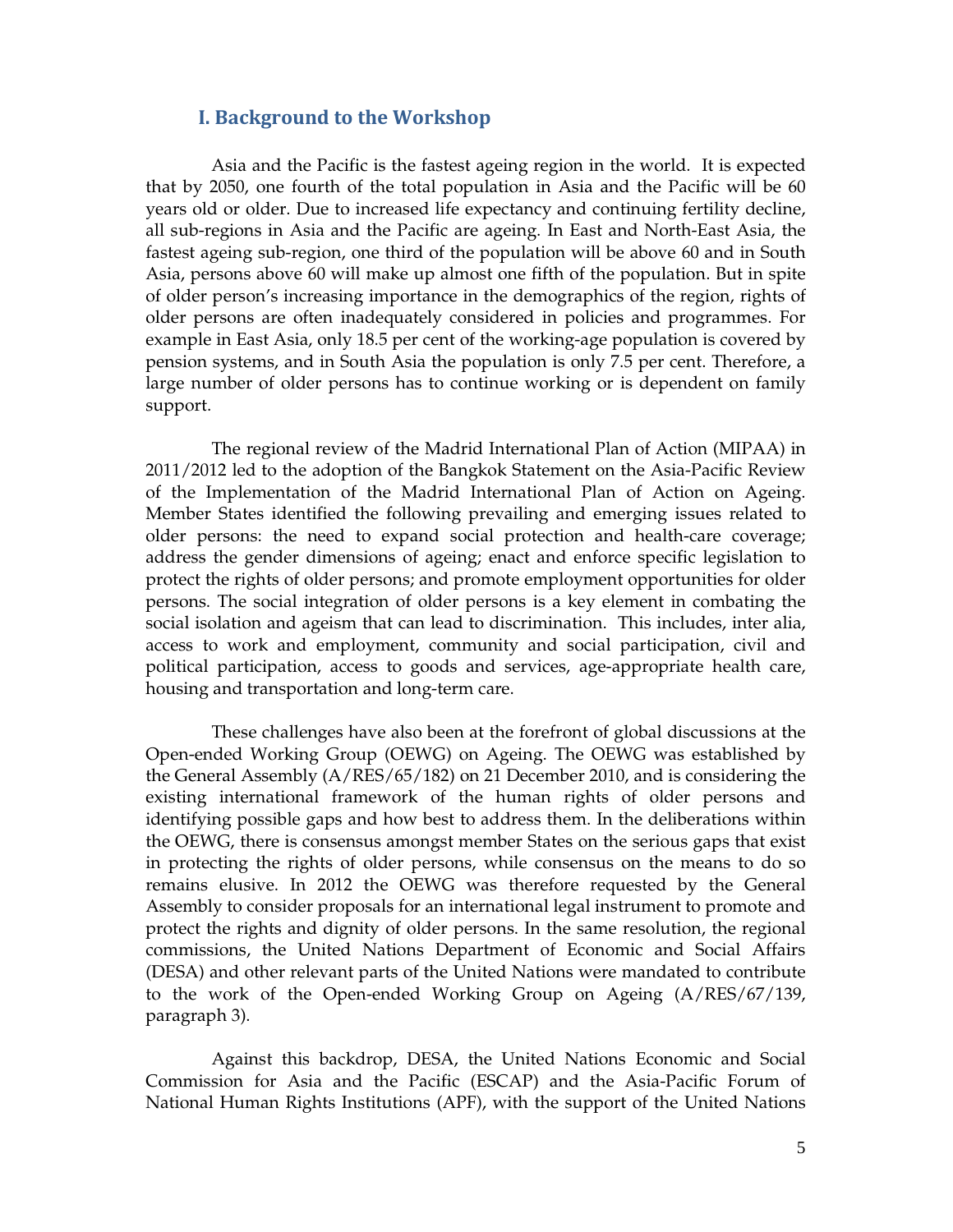Population Fund (UNFPA), HelpAge International and the International Federation of Ageing (IFA), jointly organized a Workshop on the Social Integration and Rights of Older Persons in the Asia-Pacific region, to foster a regional dialogue towards building consensus around promoting social integration and rights of older persons.

## II. Opening

Ms. Nanda Krairiksh, Director of ESCAP's Social Development Division, welcomed participants to the meeting on behalf of ESCAP, and expressed deep appreciation for the partnership with DESA, APF, UNFPA and HelpAge. Ms. Krairiksh noted the timeliness of the workshop both in terms of the ongoing demographic transition in Asia-Pacific and in terms of the current discussions on the framework for the rights of older persons in the Open-Ended Working Group on Ageing (OEWG). She concluded by saying that expressing hope that the Workshop will mark the first steps towards shaping a rights-based society for all ages in Asia-Pacific.

On behalf of DESA and the Division for Social Policy and Development (DSPD), Ms. Rosemary Lane, Senior Social Affairs Officer and Focal Point on Ageing welcomed the participants to a first-of-its-kind workshop on this topic in the Asia-Pacific region, which brought together Government experts, several United Nations entities – DESA, UNESCAP, OHCHR and UNFPA -, as well as National Human Rights Institutions (NHRIs) and civil society organisations (CSOs). Ms. Lane emphasised the importance of this pilot workshop to bring together various stakeholders to informally discuss social integration and rights of older persons, and if successful, to be replicated in other parts of the region.

Ms. Susan Ryan, Australia's Age Commissioner, addressed the participants on behalf of the Asia-Pacific Forum of National Human Rights Institutions (APF). Ms. Ryan noted that a meeting of the region's national human rights institutions held earlier that year to discuss the rights of older persons in the region had further reinforced the global and regional significance of the ageing population and produced practical proposals on the elements of a new international instrument to protect the rights of older persons. Ms. Ryan also noted that many developed countries supported the proposal for the new convention and expressed her hope that many would soon endorse the proposal. She had closed by reiterating the call for action to protect the rights of older persons in the region.

Mr. Eduardo Klien, Regional Director, speaking on behalf of the South-East Asia Office of HelpAge International, stated that in the twenty-first century, when a large proportion of older persons came into the later stages of life, their respective societies were not able to provide them with the space for the process of productive ageing. Hence, he highlighted the need to see a reorganization of societies with human rights at the core of this reorganization. Mr. Klien concluded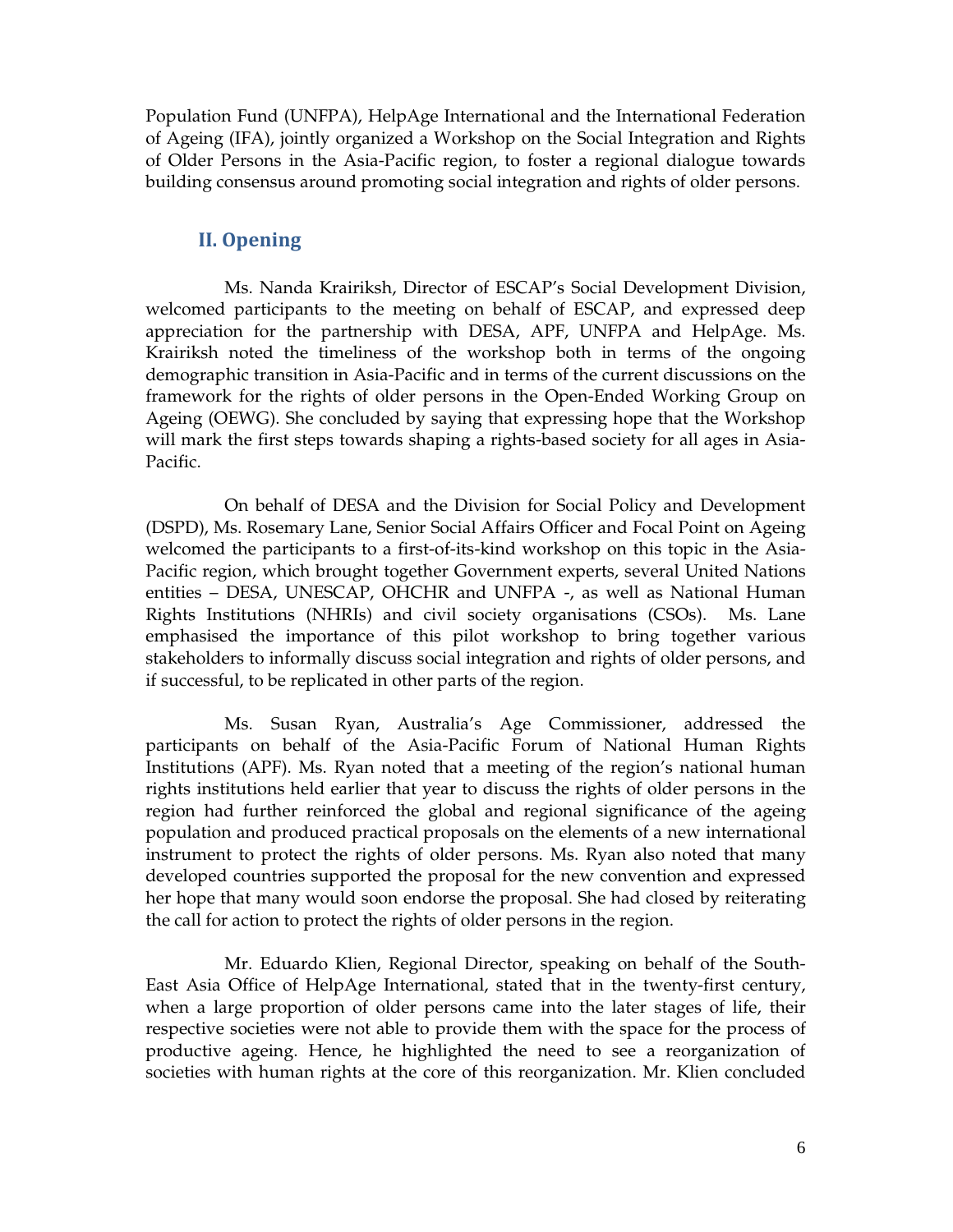by reiterating the commitment of HelpAge International to promoting the rights of older persons in the region.

## III. Objectives of the workshop and overview of ageing in Asia and the Pacific

Mr. Srinivas Tata, Chief of Social Policy and Population Section, Social Development Division at ESCAP, presented an overview of ageing in Asia and the Pacific focusing on trends, challenges and gender dimensions of ageing in the region. He highlighted that the region was ageing fast in terms of the proportion of population, absolute numbers as well as the pace of ageing, and was characterised by strong gender dimensions. Older women in Asia and the Pacific outnumbered older men, especially in the oldest old category, and would continue to do so in the future. He noted that in Asia-Pacific, a much smaller proportion of older persons have income security than in any other region. The limited health coverage coupled with increasing demand for long term care also characterised the region, although large urban rural differences were present. Mr. Tata concluded with emphasizing that ageing and the rights of older persons were not on political agenda in the region, although older persons must be at the centre of any development process.

Ms. Amal A Rafeh, Social Affairs Officer at DSPD/DESA presented an overview of the workshop, and introduced the participants to three milestones, namely: (a) the second review and appraisal of MIPAA; (b) the General Assembly's OEWG on Ageing; and (3) older persons in the post-2015 development agenda. The OEWG on Ageing moved discussions at the United Nations away from a medical/welfare assistance framework towards discussions from a human rights perspective. Interaction and dialogue with experts, non-governmental organisations and older persons themselves, contributed to presenting ample evidence of the practical bearing of ageist attitudes towards older persons, and generated a better understanding of the barriers they face in the full enjoyment of their rights.

## IV. Review of National Experiences in Implementing Laws, Policies and Programmes for Social Integration and Protection of Older Persons

Mr. Christian Courtis, Human Rights Officer at the OHCHR Regional Office for South-East Asia, presented an overview of the international human rights framework as it pertains to the rights of older persons. Mr. Courtis outlined the main components of the international human rights framework, highlighting the absence of a specific legal instrument for promoting and protecting the rights of older persons and the fact that the existent human rights treaties made very few references to older persons.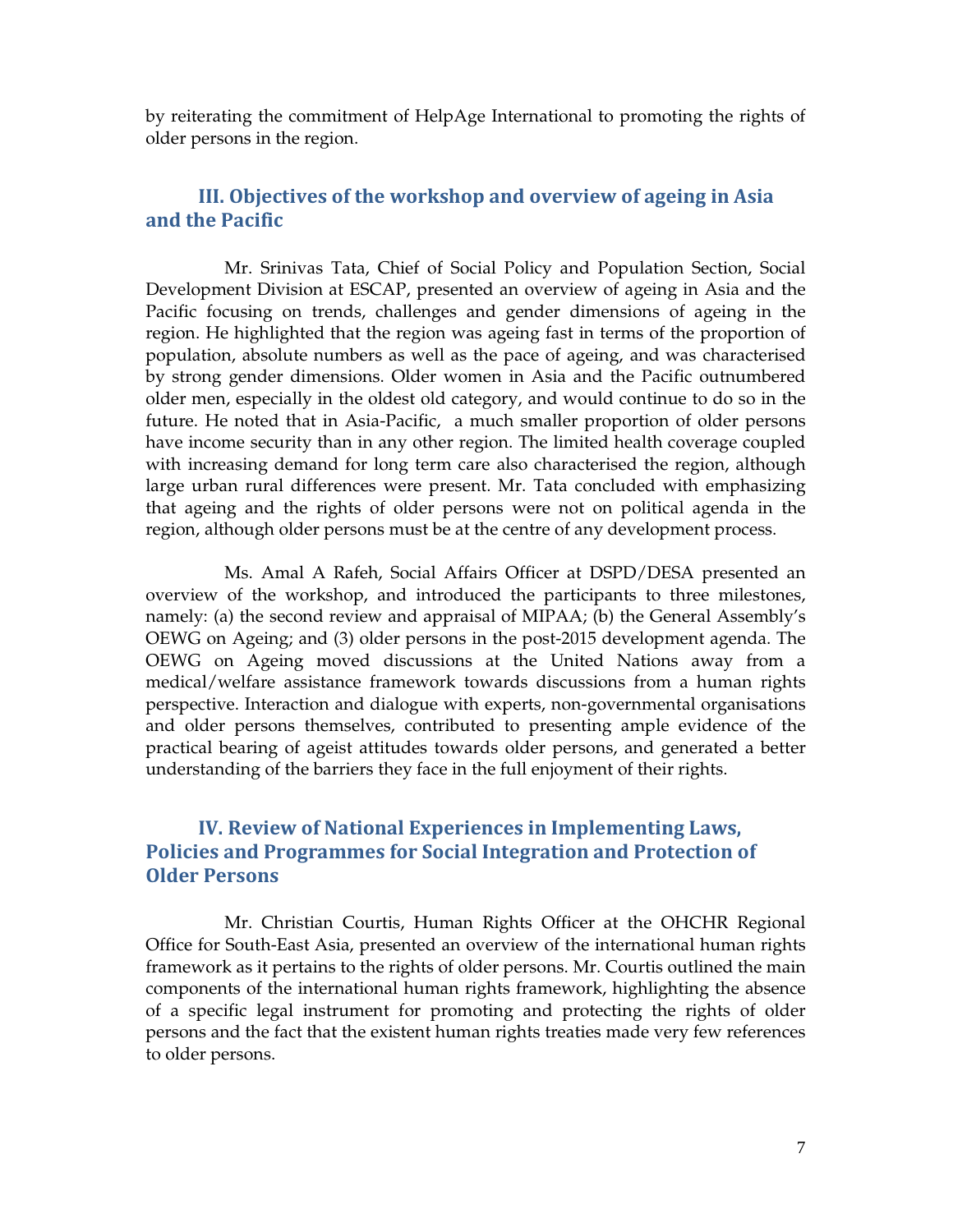Mr. Courtis suggested there were two main ways to address the rights of older persons which were either through mainstreaming the rights of older persons in international human rights law or through establishing a new legally binding mechanism specifically devoted to the rights of older persons. The mainstreaming option had not been used effectively to date as existing treaty body work tends to exclude the rights of older persons, with the notable exceptions of the CESCR Committee and CEDAW who both issued a relevant General Comment on older persons. Mr. Courtis noted the general lack of specific data on the rights of older persons in the context of treaty body work rendering older persons invisible and unaccounted for. Using existing references to 'other status' in international human rights law instruments to address age-based discrimination had not worked.

Efforts to address this invisibility had been made by some of the special procedure mandate holders, the Special Rapporteur on extreme poverty and human rights, the Special Rapporteur on the right to health and the Special Rapporteur on the rights of women. A new mandate of the Independent Expert on the enjoyment of all human rights by older persons (HROP) has been established by the Human Rights Council in 2014 and the mandate holder is currently planning country visits, which is an opportunity for the region to interact with the Independent Expert.

The weak protection of the rights of older persons in the international human rights framework suggests that either mainstreaming needs to be rendered significantly more effective or it may be worth to consider following the path of other special groups, such as women, children and persons with disabilities to secure their specific rights in a dedicated legal instrument. Mr. Courtis concluded by reminding the participants that legal instruments were legally binding only for the State parties and the rate of ratification of international human rights instruments in the region was low.

## V. Abuse, Violence and Neglect of Older Persons

Dr Dong Hee Han, Director of the Research Institute of Science for the Better Living of the Elderly in Korea, delivered a presentation entitled "Overview of abuse, violence and neglect of older persons in Asia and the Pacific: Toward an inclusive ageing society." She began with an overview of ageing in the Republic of Korea, noting that the older population (aged 65 years or over) which accounted for 7.2 per cent in 2000, was expected to double to 14.3 per cent in 2018 and projected to grow to 20.8 per cent by 2026. Dr Han emphasised that the older population itself was ageing. Currently, the oldest-old population (aged 85 years or over) accounted for 0.9 per cent, and was projected to increase to 2.5 per cent in 2030 and 7.7 per cent by 2050.

Dr Han noted that although not a new phenomenon, the speed of population ageing worldwide has given rise to fear that abuse of older persons, may increase in its incidence, prevalence and complexity. She cited a number of key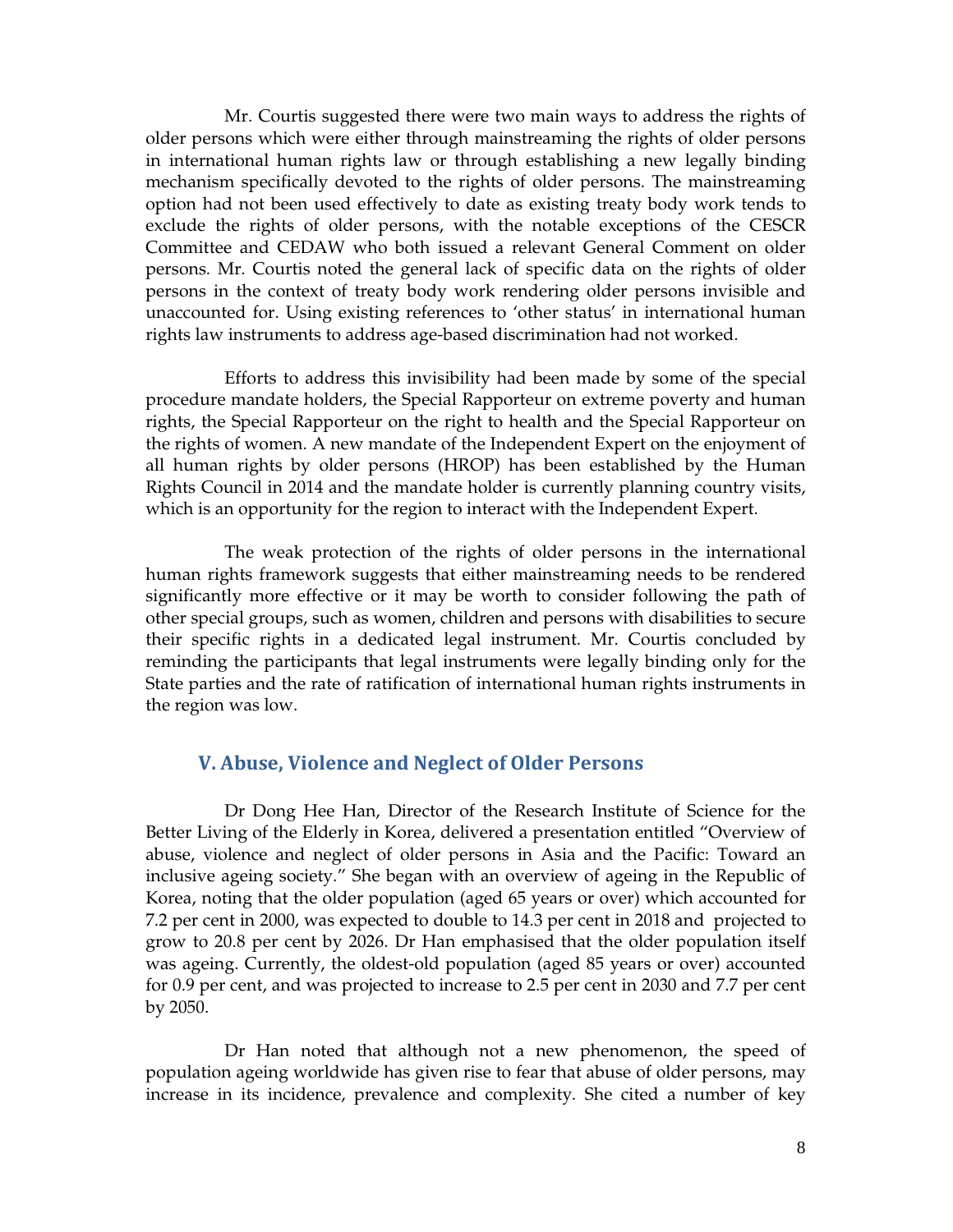issues related to elder abuse, namely: definitional issues; problems with terminology; missing voices of older persons; lack of recognition in comparison to other types of violence; and differing responses and interventions. Dr Han presented a comparative analysis of elder abuse in several countries in the region including Australia, China, Japan, Republic of Korea, New Zealand and Thailand**.** 

Dr Han shared an illustration of the "cycle of vulnerable victims" with the participants, and noted high risk predictors of abuse, including changing societal values; complex family dynamics; older persons with no children; social exclusion and isolation; lack of income security; poor health condition and dependency. She concluded by citing a number of elder abuse prevention strategies including awareness raising; provision of support services to mitigate risk factors; training of formal and informal care providers; establishment of minimum standards of care in institutional settings, accompanied by regular monitoring; as well as creation of help-lines and enhancing access to legal support teams.

During the interactive dialogue that followed, several experts noted the gap between polices and practice when it comes to elder abuse in the region. Some made reference to the specific situation of older migrants and refugees. Participants also underlined a number of risk factors that make older persons vulnerable to mistreatment, including living in rural areas, changing family structures, family feuds related to inheritance, property or possessions, as well as harmful traditional practices including accusations of witchcraft.

The absence of an agreed definition of what constitutes elder abuse and violence and the lack of reliable data were identified as some of the problems leading to a lack of visibility. Some representatives further expressed the view that without a legally binding international convention on the human rights of older persons, it would be difficult to reach an agreed definition of elder abuse. Experts also noted that older persons often felt ashamed of their abuse and neglect experiences, and therefore chose not to report them, especially because in the majority of cases, perpetrators are family members upon whom older persons rely for care. The lack of awareness in society, lack of hotlines to seek out help from trained experts, and inadequate training of police to respond appropriately to elder abuse – all contribute to under- reporting and prosecution. Ageism was cited as a root cause of elder abuse, neglect and exploitation that contributes to conditions that marginalise and devalue older persons. It was further highlighted the role of older persons in community-based response and prevention programmes to enhance the recognition and reporting of elder abuse. Deliberations concluded with a call for the recognition of the gendered nature of violence against older persons; a need to address the lack of data collection and problems around definitional issues; as well as the need for independent monitoring and investigation.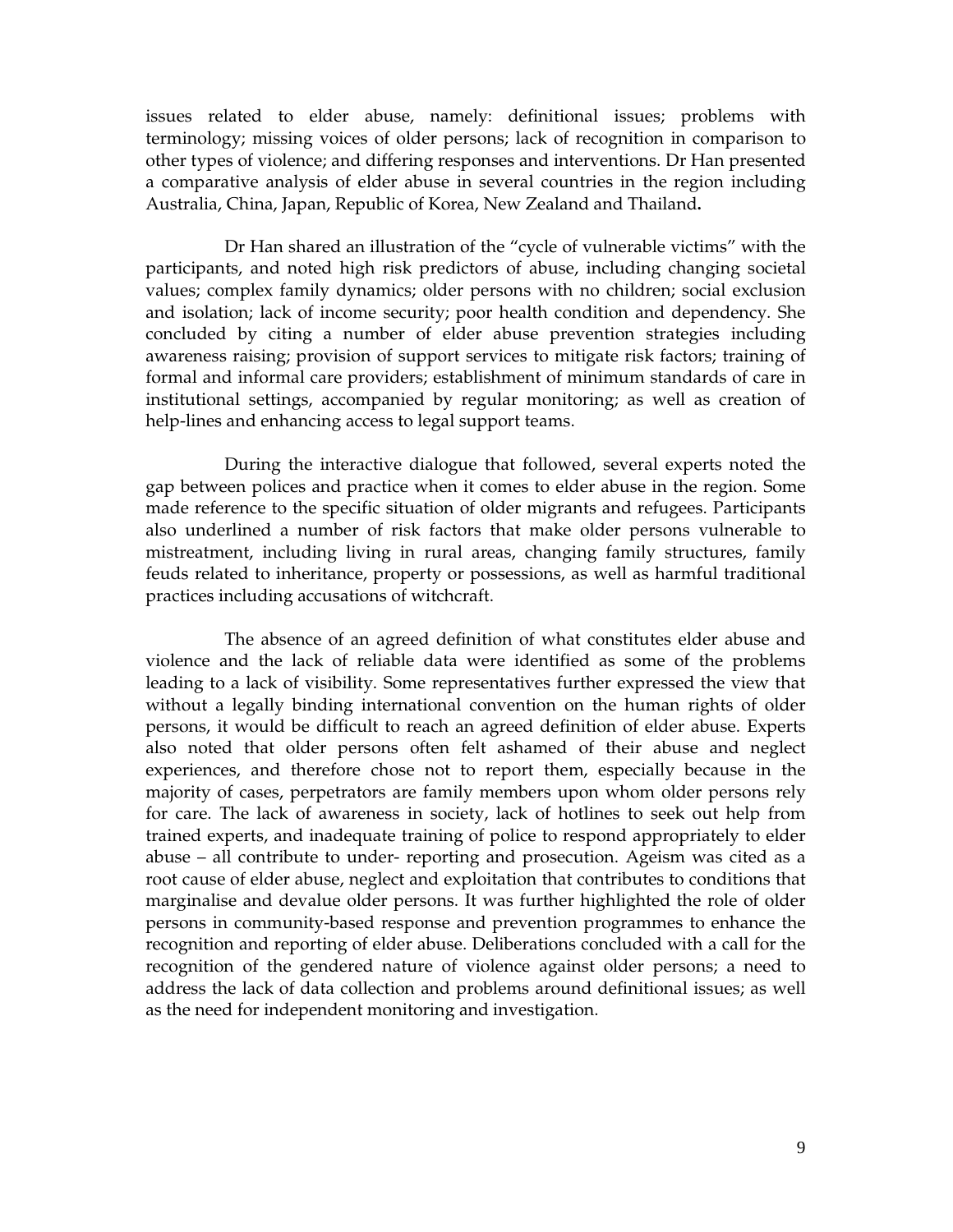## VI. Ensuring Income Security for Older Persons

Dr Donghyun Park, Principal Economist at the Asian Development Bank delivered a presentation on "Ageing, Economic Growth and Old-Age Security in Asia." Dr Park noted that, while countries in Asia had put into place institutions and policies to capture the potential demographic dividend, this era was slowly coming to an end. Despite differences between countries, Dr Park noted that demographic change was a region-wide trend with region-wide ramifications, from which countries with younger populations would not be exempt. Asian countries must overcome a number of structural obstacles to meet the challenges of underdeveloped financial systems and rigid labour markets.

Dr Park also presented the findings of a research project undertaken by ADB to assess the impact of ageing on Asia's growth<sup>1</sup>. He made reference to the recently developed National Transfer Account (NTA), which represents a significant advance in the understanding of resource allocation across the ages. Dr Park concluded with a summary of main policy recommendations including for developing Asian countries to build-up strong national pension systems for older persons; to establish processes to help individuals make sound financial decisions for retirement; and for increases in public transfers to older persons to be kept sustainable and not significantly weaken the incentives for individuals to save for old age.

During the interactive dialogue, participants emphasised that guaranteeing at least a basic level of income security for older persons was an essential right reflected in international labour standards and human rights instruments. However, retirement in most Asian countries is a privilege enjoyed by some public and private sector workers which, by and large, does not extend to workers in informal employment. Participants also noted the reality for a majority of older persons who have neither savings nor access to a pension, and, therefore, continue working to sustain their livelihood. For many older persons in Asia, assets are held in property, and cannot be easily used. As in other regions, older women are at higher risk of poverty than men. There are underlying reasons for this, such as their greater life expectancy, poorer access to contributory pensions and micro-credit systems. Some participants raised issues related to decent work conditions, occupational safety and health, as well as flexible working arrangements. Others proposed the establishment of a regional centre of excellence for skills development and retraining programmes to harness the knowledge and expertise of older persons and help them learn new ones.

In response to questions raised during the deliberations, the following key issues were highlighted:

(a) The idea that jobs performed by older persons takes employment away from younger people is false and based on an incorrect assumption that the number

<sup>&</sup>lt;sup>1</sup> http://www.adb.org/publications/aging-economic-growth-and-old-age-security-asia<sup>1</sup>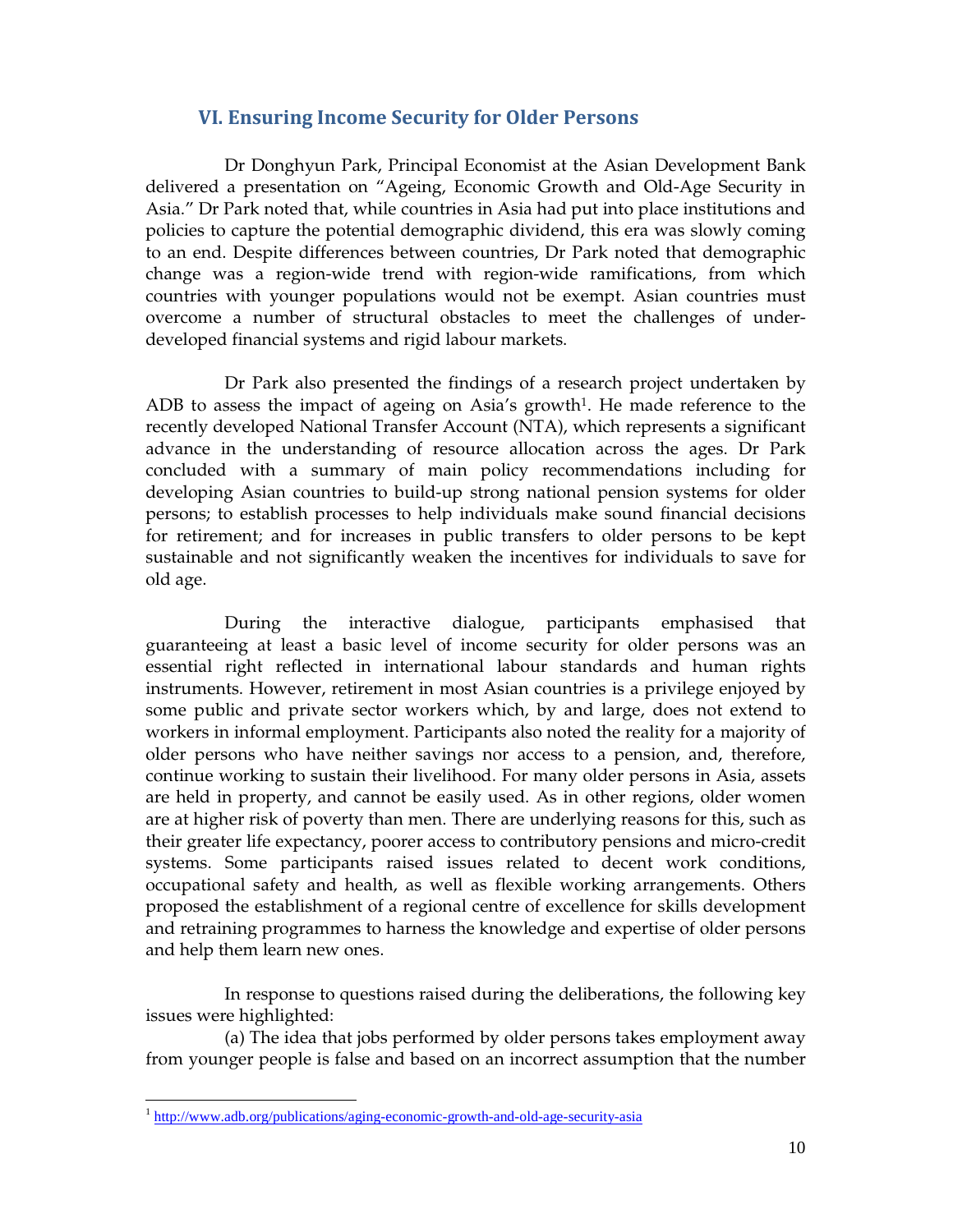of jobs in an economy is fixed. According to ADB, evidence shows that expanding older persons' employment does not reduce youth employment, and that countries with a healthy labour market for older persons also have a healthy labour market for the youth;

(b) Employment for older persons is of critical importance. Many older persons in the region are forced into retirement as early as 55 years of age, often with insufficient savings. There is a need to enhance freedom of choice for older persons when it comes to work, and mandatory retirement ages deprive society from the potential contributions of older workers. This, in addition to limited public transfers, and the fact that adult children are experiencing tough socioeconomic challenges and cannot be relied on for support as was the case in the past, contribute to the need for older persons to continue to work for income security;

(c) There is wide-spread institutional prejudice against older persons. With improved healthcare, older workers are both mentally and physically fit to continue working beyond retirement age, however, they are confronted with the lingering institutional depiction of old age as a social and economic burden. There is a need for Governments in the region to take the lead in de-institutionalising old age prejudice by extending retirement age and educating employers about the skills expertise and knowledge of older persons, and persuading them to make more use of this forgotten workforce;

(d) Public transfers are low in the region, and should not be viewed as welfare, but rather an investment. Social pensions contribute to income security in old age, but also enhance the local economy. However, while social pensions are important, there is a need for the development of an integrated approach, including innovative systems with different methods of financing for universal coverage;

(e) Financial education is key in the region. One of the barriers to old age economic security in Asia is people's lack of understanding on the need to save. Financial education could contribute to changing behaviour towards saving for retirement.

## VII. The Right to Health

Ms. Britta Baer, Technical Officer at the Western Pacific Regional Office of WHO, delivered a presentation on "The right to health of older people in the Western Pacific region". Ms. Baer presented the WHO Regional Framework for Action on Ageing and Health in the Western Pacific (2014-2019), which is based on the principle that the highest attainable standard of physical and mental health is a fundamental right of all older people, without discrimination. The four action pillars of the framework include fostering an age-friendly environment; promoting healthy ageing across the life course and preventing functional decline; reorienting health systems to respond to the needs of older persons; and strengthening the evidence base on ageing and health.

Mr. Baer noted that international human rights law sets out four elements to the right to health, which were availability, accessibility, acceptability and quality; and these four elements formed the basis of the four pillars of the Regional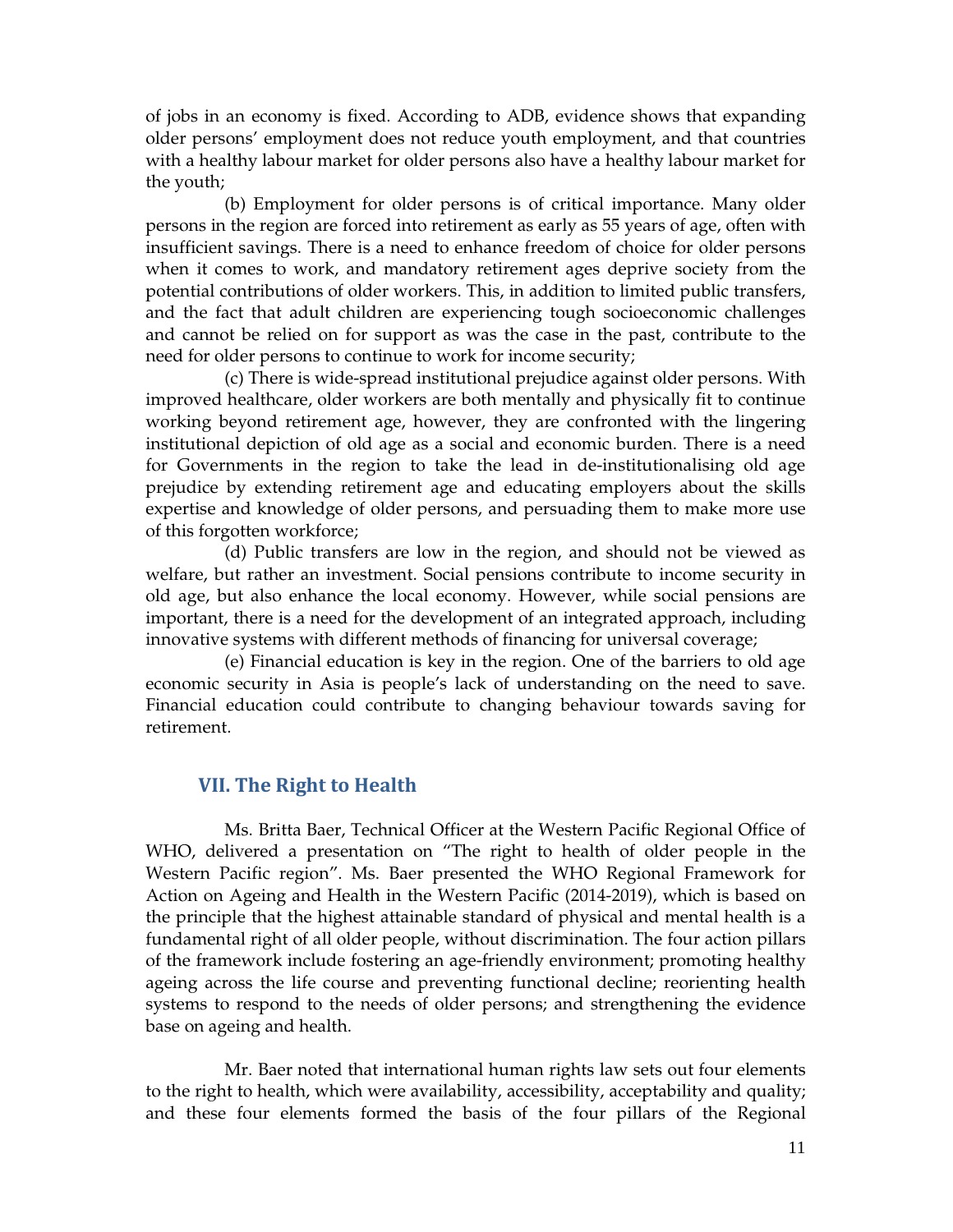Framework for Action. She also highlighted that the human rights-based approach to health required all health interventions and processes to follow core human rights standards and principles such as non-discrimination and equality; participation and inclusion; and accountability.

During the interactive discussion, participants emphasized that the right to health was protected as part of economic, social and cultural rights, although due to the nature of these rights it was also subject to progressive realisation that depend on the capacity of the Government to fulfil it. Some NHRI participants highlighted significant progress in advancing the right to health due to key partnerships involving the national human rights institution, the Government, civil society and private sector. Potential gender bias in access to health care was noted as in some settings. Older women often found it difficult to access health services, and in some cases older men were less likely to get access to care than older women, and this needed to be taken into consideration while designing programmes. Physical access to health care services was also highlighted as some communities, particularly indigenous communities living in remote areas, lacked access to medical care or could not afford transportation to access it.

Several participants were of the opinion that it was necessary to advocate for a new international convention to promote, protect, respect and fulfil the rights of older persons at both regional and national levels. The new convention must supplement and complement existing human rights treaties, mark a paradigm shift and generate positive change. Some Government experts emphasized that current gaps and challenges could be addressed when national efforts were complemented by regional efforts. At the global level, it was noted that at the critical juncture of setting post-2015 development agenda it was imperative to ensure inclusion of older persons who were left out in the Millennium Development Goals.

In response to questions raised during deliberations, it was noted that the accountability aspect of the right to health needed to translate into an accountability mechanism with independent monitoring based on set indicators. Governments need to put in place systems that would allow the voices of older persons to file complaints if their rights are violated. Mechanisms to channel such complaints could be provided at the local level and at national level - the national human rights institutions can also serve as a channel. With regards to the right to health being subject to progressive realisation, it was emphasized that it was important to check and ensure that the Governments take concrete steps towards full realization. Economic growth should translate into better enjoyment of economic, social and cultural rights for all, including older persons. Using qualitative and quantitative mechanisms to assess progressive realisation is necessary to determine whether and how it is taking place. Participants agreed that the right to health needed to be at the core of all policy and programmatic initiatives concerning older persons.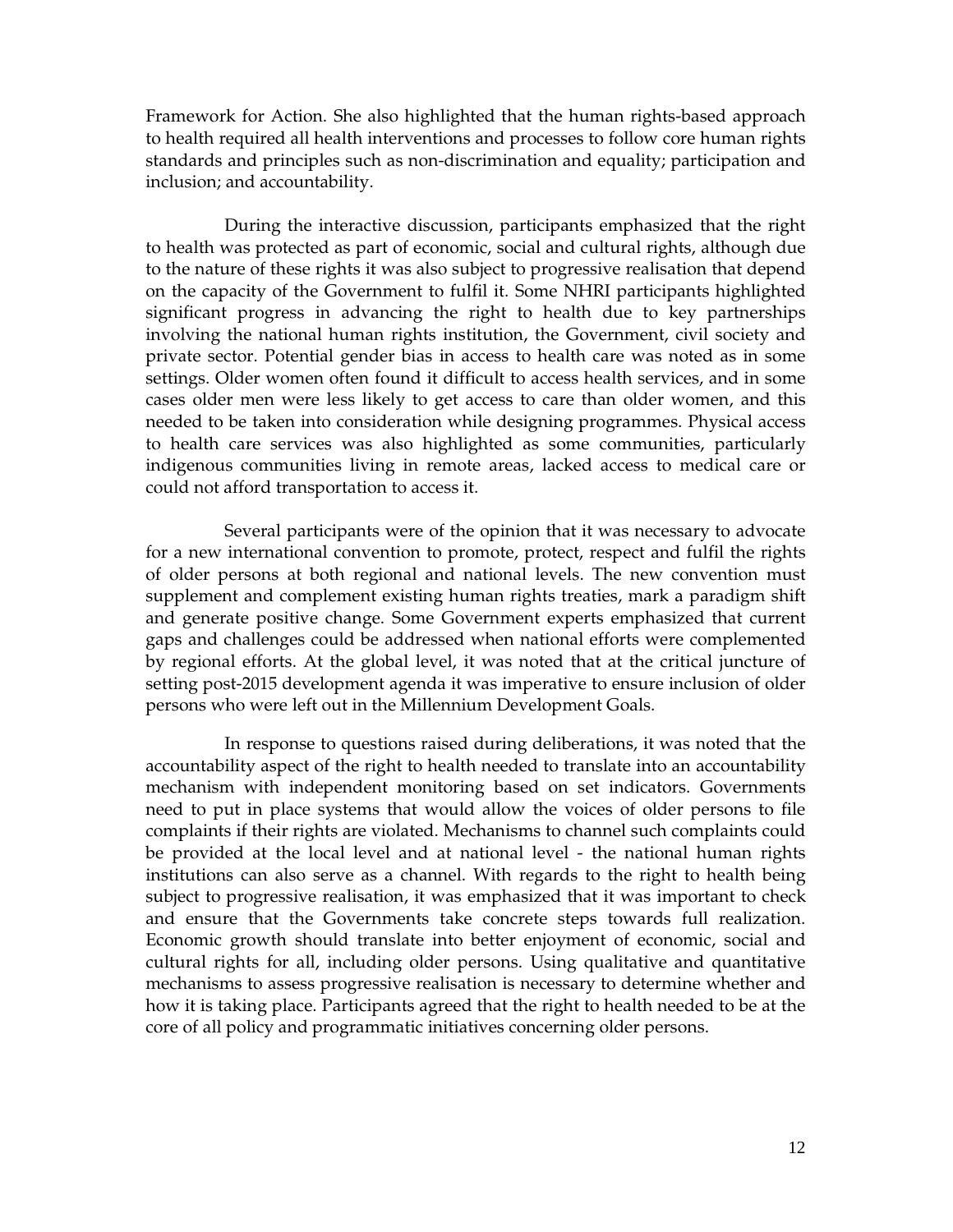## VII. Long-term Care of Older Persons

Mr. Ng Wai Chong of the Tsao Foundation in Singapore presented an overview of long-term care of older persons in Asia and the Pacific, using, inter alia, the outcome of the Asia-Pacific Expert Group Meeting on Long-term Care in December 2013 in Shanghai, China. Mr. Chong defined long-term care as services and support required to meet personal care and health needs of older persons over an extended period of time, and noted that long-term care is a safeguard for the rights of older persons. He presented an overview of the elements of long-term care in China, India, Indonesia and Australia before proceeding to discuss the long-term care system in Singapore, based on the key principles of promoting self-reliance, family as the first line of support and co-payment to promote financial sustainability of the system. He also highlighted the legal framework for the protection of the rights of older persons in Singapore, including the Women's Charter and the 2010 Mental Capacity Act. Mr. Chong noted that a key challenge is the need for effective integration of the different services that older persons required, including integration of medical care and social care. Care management services were regarded as the 'lead-integrator' in care integration, which went beyond care coordination.

The discussions at the Asia-Pacific Expert Group Meeting on Long-term Care indicated that only a few countries in the region had developed national policies on long-term care and those policies, when in place, emphasized the importance of family involvement taking into account the tradition for family responsibility as a fundamental value in Asia. Furthermore, experts at the meeting in Shanghai suggested an emerging consensus on the need for cost-efficiency and the preference for family or community-based care over institutional care.

In terms of priorities for the region, Mr. Chong highlighted providing support for family caregivers; addressing ageism and mental health issues; securing access to primary care; and the need for further research into ethical issues relating to long-term care. In conclusion, Mr. Chong reiterated the highly complex and multifaceted nature of long-term care and outlined key recommendations for using longterm care to safeguard the rights of older persons, including focusing on personcentred care; developing age- and disability-friendly primary care; developing care management systems for community-based care; incorporating family carers, including partners, into the care team; and developing comprehensive long-term care architecture and human capital competencies.

During the interactive dialogue, participants emphasized the traditional preference for family care as the main form of long-term care in the region, in some instances due to the lack of trust in institutional care. At the same time, participating experts noted that ongoing socio-cultural change was moving the focus from familybased to community-based care. Demographic changes in family structure and financial considerations make family-based care inaccessible for many older persons.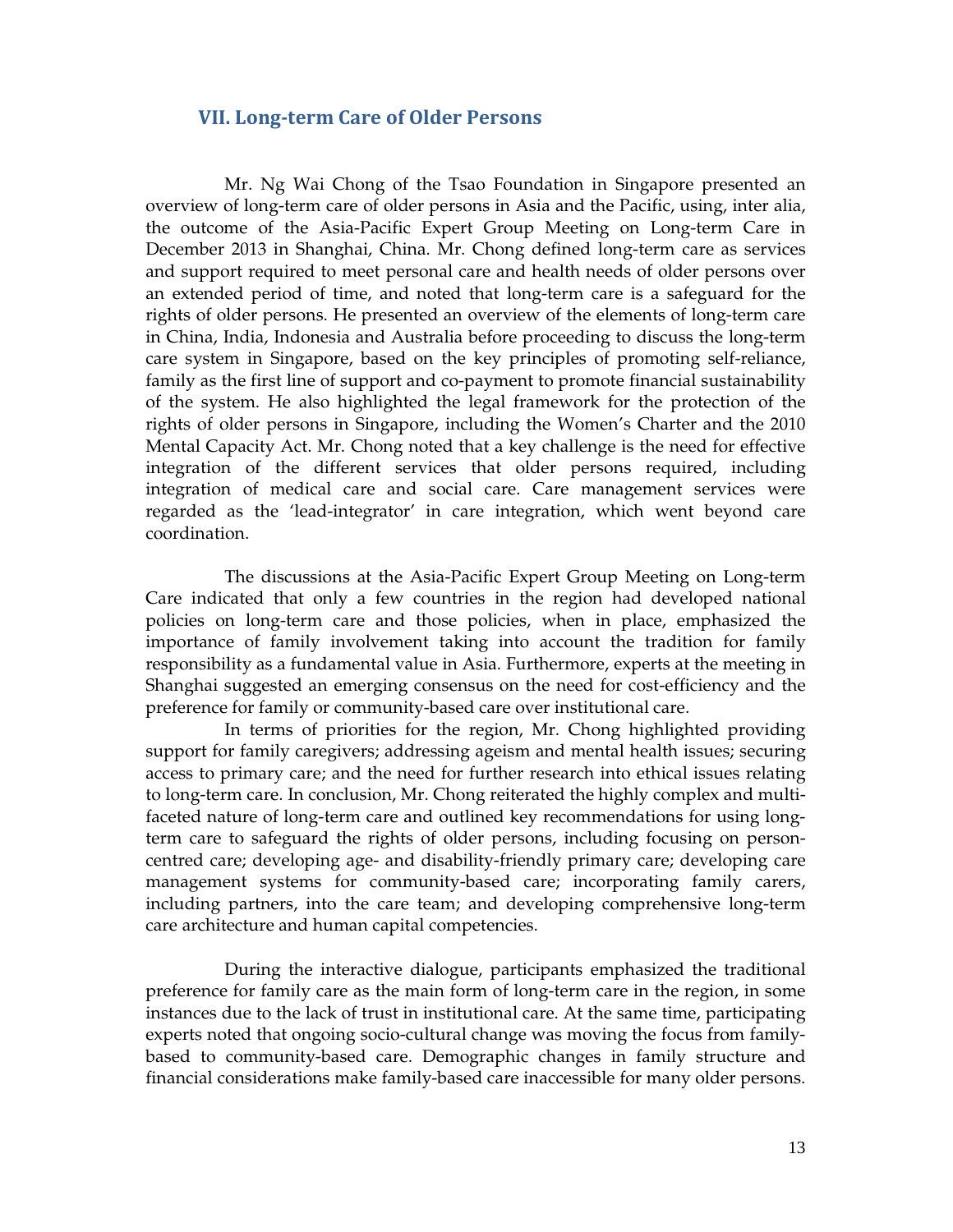The cost of full-time family-based care was considerable and requires involvement of the state, the family and the community.

In the context of long-term care of older persons, participants also discussed who the duty bearer is and noted the obligations of the State even when care is provided at home by family members or the community. It was noted that care outside institutions may be a cost effective option, but also that it is in line with the concept "ageing in place", entailing the right of everyone to live where they want and with whom they want. This may require additional support such as home care, meal delivery, transport and other support with activities of daily living, as well as modifications of the home.

Some participants noted that a new concept of day care was being developed in their countries, where an older person would have access to a day centre during the day time but spend the evening and the night time at their home. It was also noted that in some countries a shift in the understanding long-term care was already underway and the number of institutional care units had decreased significantly, with the majority of long-term care units being community-run. In terms of institutional care, the State has an obligation to establish clear standards and monitoring systems to protect the rights of older persons in institutional care. This may also be required for other modalities of long-term care.

As the income tax rebates given for family carers in some countries, as a support to caregivers, were discussed it was noted that those who take care of older persons often do not work outside the home and hence would not benefit from the tax rebate. It was also highlighted that at a certain point home or family-based care ceased to be cost-effective particularly when the older persons requires care on a continuous basis. An example given of a community-based cost-effective model that addresses mental health issues is where both the older person living with dementia and his or her caregiver receive support from the community-based facility with social workers trained in providing specialised services for dementia patients. This model provided support for both caregivers and older persons while creating a community for persons living with dementia and also for their caregivers. Finally, it was noted that in terms of long-term, private insurance should be viewed as a small part of the solution but the sole answer to ensuring long-term care for all older persons.

## IX. The Rights of Older Women

Dr V. Mohini Varaha Giri, Chairperson of the Guild of Service in India, delivered a presentation entitled "Rights of Older Women: Power of Old Age." She noted that in reality, both 'social integration' and 'social sciences' continue to fall short of including older women, who remain invisible. Despite efforts towards an enabling environment, older women continue to be vulnerable and victims of gender and age based discrimination. Dr Giri presented an overview of the situation of older women in India and shared a number of recommendations, including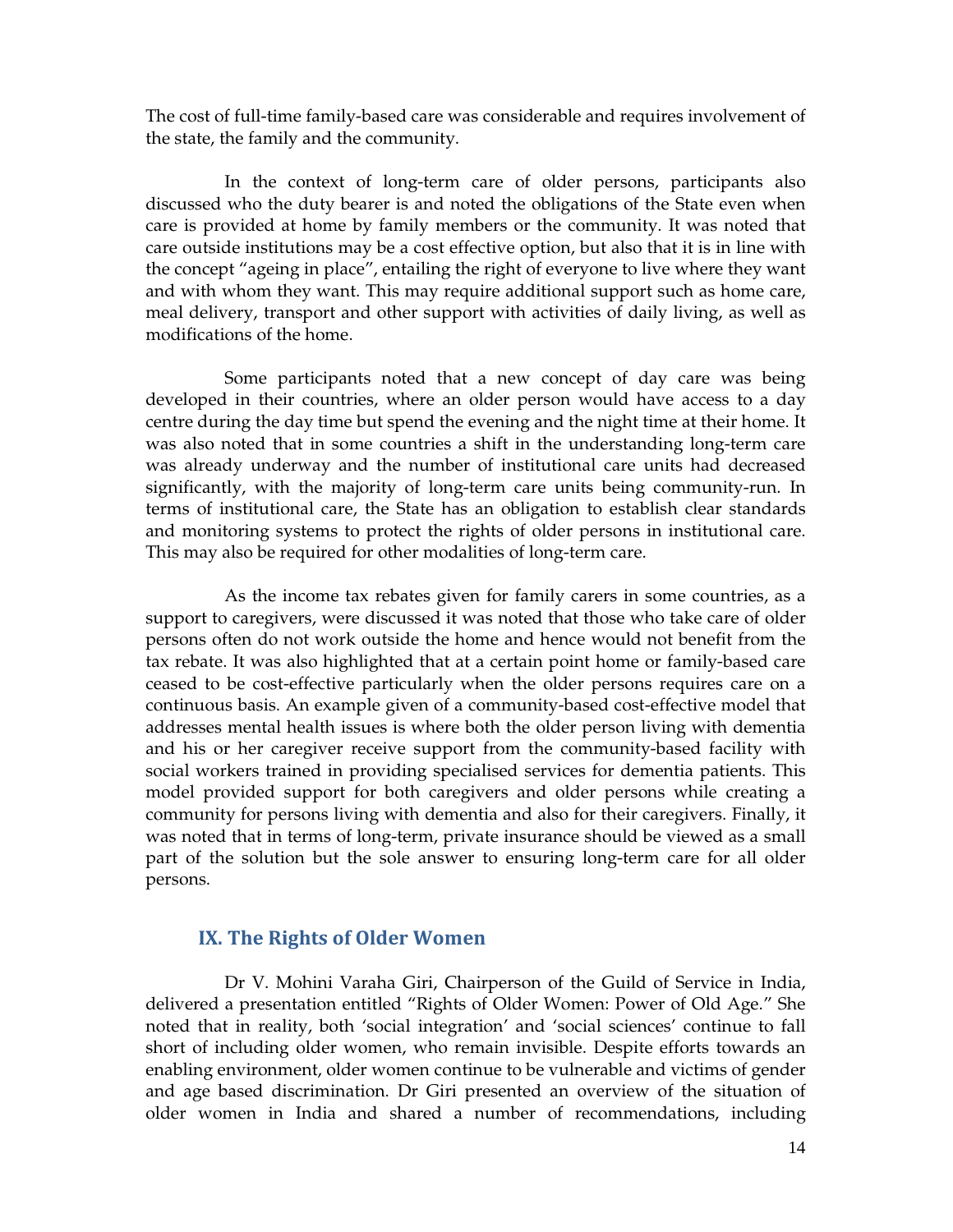guaranteeing the right of older women to social security; to economic empowerment (such as micro-financing); and to healthcare provision (such as one-stop centres). She also shared with the participants the activities and facilities provided for older women through the Guild of Service in India. Dr Giri also noted that the following suggestions were proposed to the National Policy on Older Persons in India: mainstreaming older persons, especially older women; promoting the concept of ageing in place; establishing care facilities; viewing senior citizens as a valuable resource; focus on income generating opportunities for older persons; as well as the provision of counselling, career guidance and training services. Dr Giri concluded with a call for building on existing foundations, even if they were fragile, to include the strength and capacities of older women in influencing and redirecting the political will to invest in the rights of older women.

During the interactive discussion, experts noted the shrinking family sizes and the growing need for Governments to provide more support for care of older persons. They highlighted marginalized groups of women, such as widows, women in the informal sector as well as older women living in rural and remote communities. Some experts took the opportunity to share the guiding principles of draft national laws on the rights of older persons from their countries. Participants highlighted the multiple discrimination experienced by older women in employment, healthcare and social services provision, in addition to their subjugation to patriarchal traditions. Despite these challenges, older women are not a high on the priority agenda of Governments in the region. Some CSOs and NHRIs called for a legally binding international convention on the human rights of older persons to guarantee the rights of older women, who continue to be invisible, even in the work of the United Nations Entity for Gender Equality and the Empowerment of Women (UN Women), which primarily focuses on girls and on women in their reproductive ages. HelpAge International noted that since the issuance of General Recommendation No. 27<sup>2</sup> to CEDAW in 2010, it has conducted research as to whether or not this General Recommendation has had an impact on content of national reporting in terms of including information on the situation of older women. To date, only two State parties have provided specific data on older women and protection of their human rights in their national reports. General Recommendations are issued by the Committee on the Elimination of Discrimination against Women, which monitors CEDAW, to bring to the attention of State parties specific issues that require more attention. Such General Recommendations are of an advisory nature and are not legally binding. Participants called for awareness raising to sensitise police personnel on the rights of older women, and for incorporation of gender sensitisation into school curriculum.

X. Identification of Key Elements of a Comprehensive Normative and Policy Framework for the Protection of the Rights of Older Persons, Including the Roles of all Stakeholders

-

<sup>2</sup> CEDAW/C/2010/47/GC.1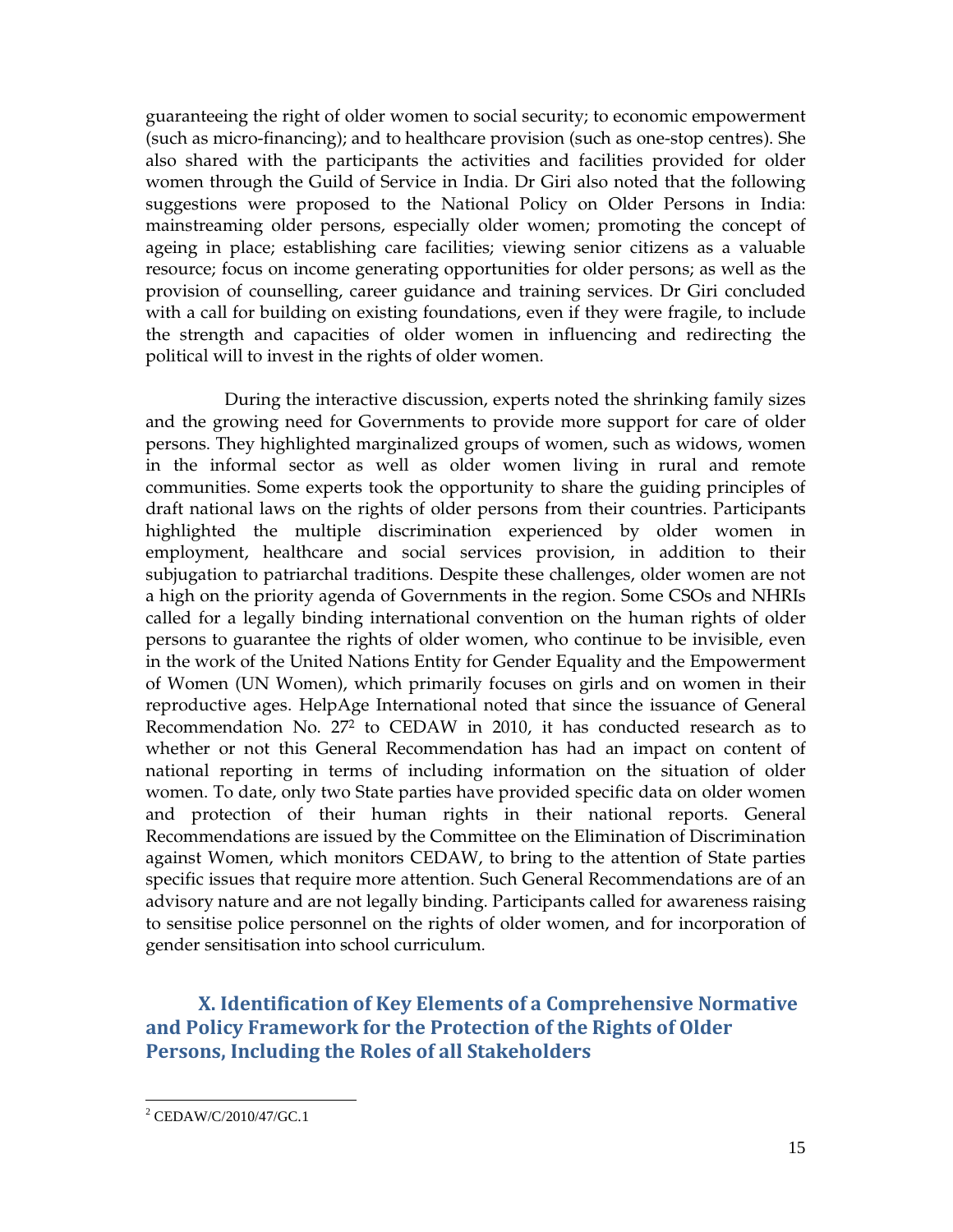Participants were divided into two group, focusing on issues relating to the following two areas:

- (a) Normative and implementation gaps in national frameworks to promote and protect the rights of older persons, and ways to address these gaps
- (b) The roles of stakeholders in the promotion and protection of the rights of older persons

## a. Normative and implementation gaps in national frameworks to promote and protect the rights of older persons, and ways to address these gaps

The first part of the discussion focused on the legal frameworks at the national level to protect and promote the rights of older persons. The group noted that most countries have some provisions in their legislation that could cover older persons, and yet implementation often remains insufficient. The group also noted that the legislation in some countries takes a rights-based approach while others are developed around the welfare/charity model. A number of countries also have national plans of action or national policies in relation to older persons.

The group concluded that most jurisdictions in the region have constitutional protection for their national human rights frameworks, including guarantees of equality, with some countries making explicit reference to older persons. Some of those rights could be litigated directly before the courts, while others needed to be translated into national legislation and policy. There is also a range of discrimination laws in countries across the region, with some examples of specific efforts to legislate on age discrimination. In most jurisdictions there were examples general nondiscrimination frameworks that may be used to protect the rights of older persons.

The participants provided examples of social welfare, social security and pension laws. It was noted that these laws have significant gaps and challenges. Contributory schemes tended to provide lesser benefits to those whose participation in the formal labour market varied significantly during their working lives, such as women, and did not apply to workers in the informal sector. While non-contributory schemes are available they often cover only part of the population.

Participants noted a number of examples of legislative frameworks regulating the provision of long-term care of older persons as well as examples of specific protections against domestic violence and violence in the family, with a few affording specific protections against elder abuse and neglect. Several countries in the region have legislation pertaining to filial duties. The group noted the challenges in enforcing this legislation under which parents can initiate legal proceedings against children for a failure to provide them with support, as well as legislation permitting parents to protect their right to their own property. The effectiveness of such legislation remains unclear and workshop participants noted the reluctance of parents to institute proceedings under such laws.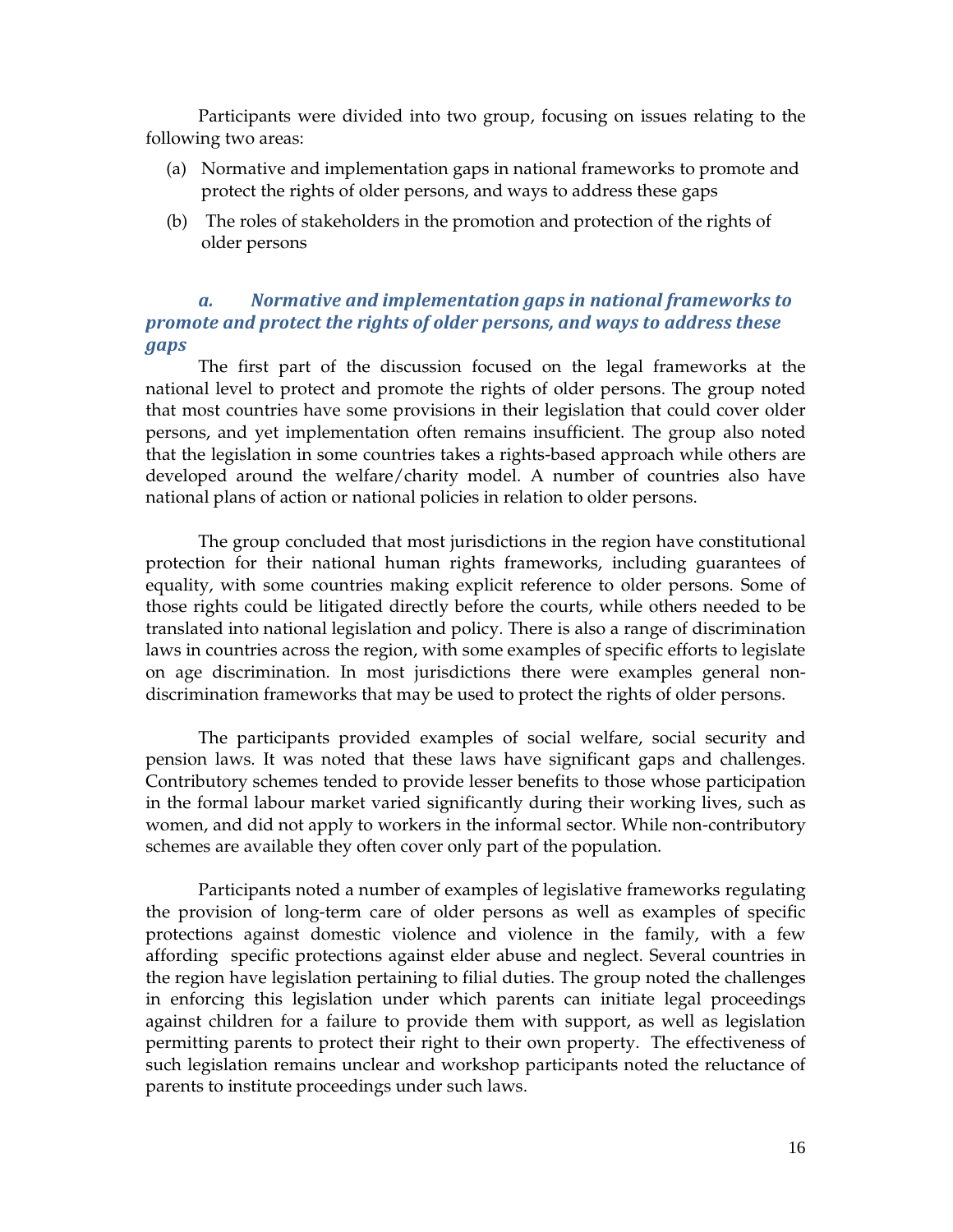Experts concluded that a new international convention on the rights of older persons would trigger a review and assessment of existing provisions at all levels of policy-making (community, civil society, government) and move national frameworks towards a rights-based approach, viewing older persons as active agents and the holders of human rights.

A range of institutional structures exist to support national frameworks and polices on older persons. There are two broad types of institutions referred to:

- Advisory and general oversight bodies, often with broad membership and/or participation from government, specialised independent agencies, and civil society and. A number or jurisdictions had National Commissions, Committees or Councils on ageing or older persons. These bodies play a monitoring role and provide recommendations to government. It was also noted that Parliamentary bodies may play an oversight role in relation to existing or new legislation and policy.

- Remedial bodies or complaint jurisdictions, such as NHRIs, welfare ministries, labour departments and courts.

It was suggested that a new convention might contribute to (a) a more coherent framework and stimulus for coordination between different sectors, as well as (b) generating a momentum for implementation – a main challenge faced by existing frameworks. Another obstacle identified was the devolution of accountability for implementation when authority is divided between central governments, state/provincial and local governments. In several countries in the region this creates challenges for the implementation of a coherent framework on the rights of older persons, supported by policies and resources.

Experts noted the common misperception that ensuring the rights of older persons is only an expenditure and as such, the budgetary consequences render protection impossible. Noting the challenge of securing adequate resources, it was suggested that it may be important to also highlight the contribution of active older persons to society and to the public revenue of social integration of older persons and of keeping older persons engaged in economic activities. In this regard it was suggested that the experiences of CEDAW, gender budgeting, and economic, social and cultural rights and national budgets, may be useful for undertaking budget impact assessments for guaranteeing the rights of older persons.

The group also discussed the relevance of international human rights treaties to the development of domestic law and policies in relation to the rights of older persons, as well as exploring whether elaboration of a new convention on the rights of older persons would assist the realization of the human rights of older persons at the domestic level. There was broad general support for a new international instrument, as a tool to support and supplement domestic frameworks. Several experts gave examples of how international conventions had made important contributions to acceleration the domestic protection of human rights in various areas, include the CRC, CEDAW and CRPD, with international instruments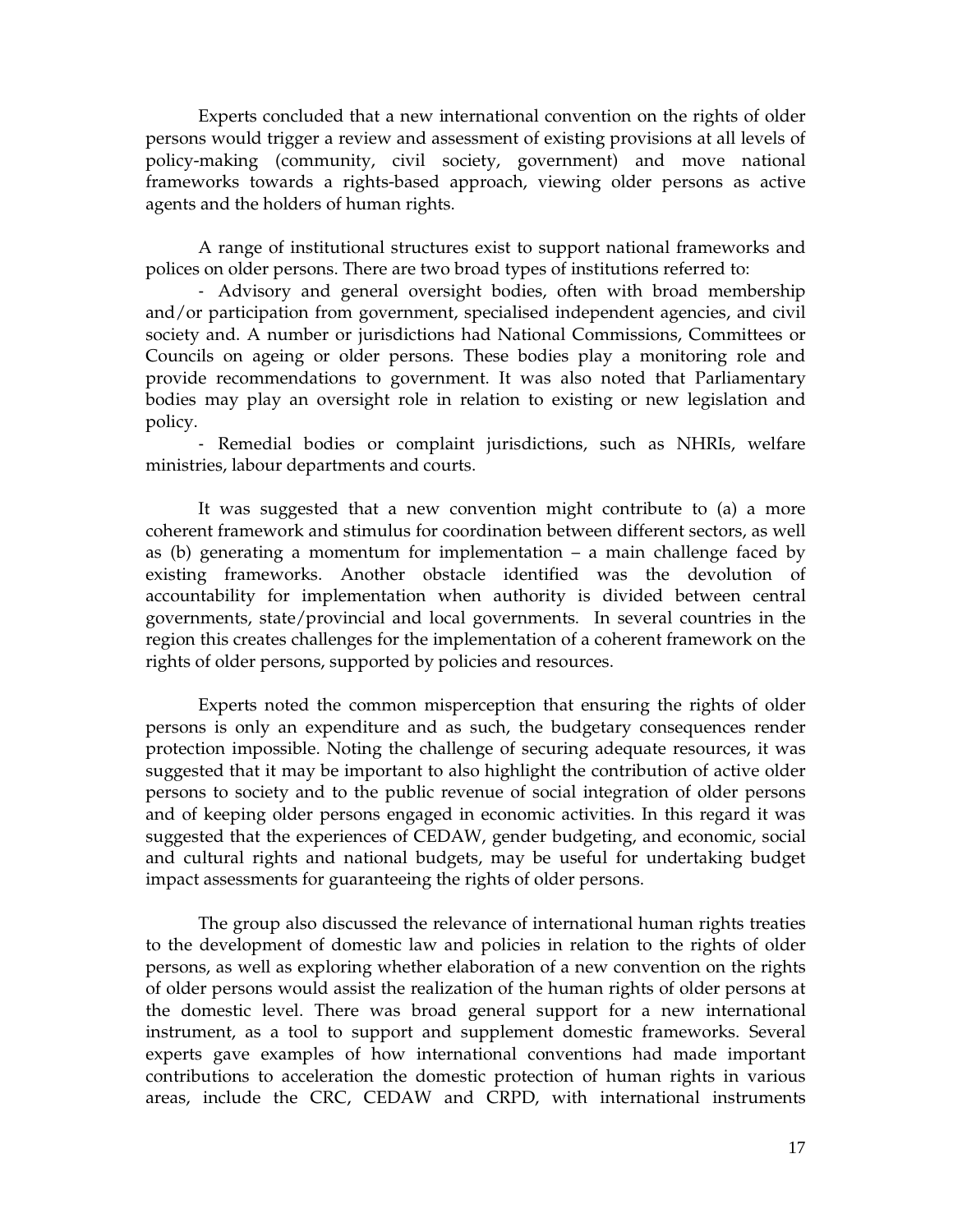informing legislation and policy-making, as well as the decisions of the courts, tribunals and administrative agencies. Participants suggested that a new international instrument would serve as a normative tool, an advocacy tool to be used both within governments and by civil society, an accountability tool to monitor and evaluate the performance of State obligations, and a tool to strengthen the institutional basis for rights protection, providing guidance to implementing agencies/organisations.

## b. The roles of stakeholders in the promotion and protection of the rights of older persons

The group discussed the roles of different stakeholders in the promotion and protection of the rights of older persons. The group noted that the collaboration of a multitude of relevant stakeholders is vital to the effective promotion and protection of the rights of older persons. Central agents in all matters relating to older persons are older persons themselves, both individually and as a group. Noting the challenges present in this regard, the group noted the need to ensure that older persons have a voice in the policy debate, in discussions on the implementation of policies and programmes, as well as in the deliberations on an international convention. Other stakeholders play an important role in ensuring that this space is provided to older persons and to support older persons to be advocates for change.

To ensure adequate protection of the rights of older persons a comprehensive framework is required at the national level. Governments and lawmakers accordingly play a key role in ensuring that adequate legal and policy frameworks are in place and that they are in accordance with international law. Mindful of the differences in systems between countries, the group noted the need to ensure that governments at central, provisional and local levels are coordinated, and the role of government in ensuring coordination of work between different stakeholders and sectors, such as justice, education, health and finance. It was suggested that a champion department/institution can be useful, as the rights of older persons depend many sectors, some which do not necessarily consider older persons a priority.

National human rights institutions have a unique role to play as the interface between the government and the civil society, and between the national and international level. NHRIs are central to ensuring accountability of stakeholders, especially government institutions, and based on the observations resulting from the monitoring work of NHRIs they can take the lead in suggesting policy changes and raising inadequacies in the existing protection of the rights of older persons. The group also noted that NHRIs can play a role in advocacy, highlighting publicly issues of concern.

 Civil society can provide the direct link to the older persons themselves, including at the community level, and could offer an avenue to further involving older persons and making their voices heard. Often civil society is also an implementer of programmes for older persons, such as in the example noted on CSO involvement in ensuring income security in the Philippines. Innovative examples of government- civil society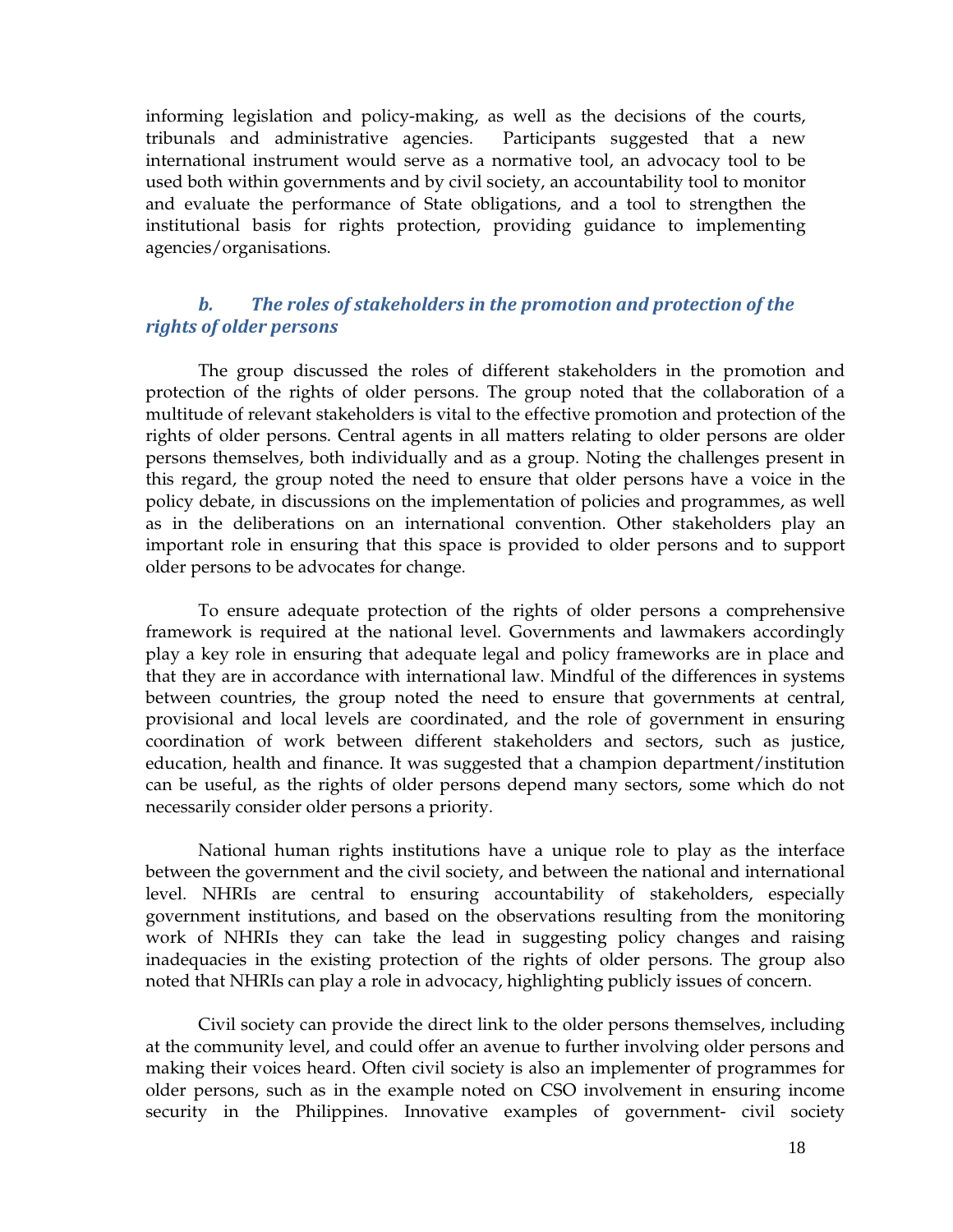collaboration from Australia were also shared. Civil society should provide an independent monitoring voice and is central to advocating for the rights of older persons. The group noted the need for further action and for collaboration between CSOs working on ageing and human rights respectively, where the CSO dedicated to ageing could benefit from working from a more rights-based perspective while human rights organisations would need to give more attention to the rights older persons than is currently the case. Some participants also suggested more collaboration with the disability movement in areas of mutual concern, while regretting that there is at times reluctance in the disability movement to address issues relating specifically to older persons.

 The group also noted the important roles to be played by (a) the health care system, not only as a service provider but also to detect violence and abuse; (b) academia in monitoring and evaluating compliance with national laws, regulations and international frameworks and in conducting research on issues relating to the rights of older persons as well as promoting the development of data and evidence; (c) courts and the judiciary to uphold the rights of older persons; (d) international and regional organisations in setting standards, (e) promote regional co-operation and in providing a forum for exchanging good practices; and (f) financial institutions and donors in supporting stakeholders to ensure a strong protection of the rights of older persons. In addition, the fundamental role of media, arts and religious institutions in combatting stereotypes and ageism, and in changing attitudes towards older persons, was highlighted by the group.

It was noted that adequate legal frameworks are required for creating enabling environments safeguarding the rights older persons. It was also suggested that National Actions Plans could provide a tool to create enabling environments. The group also made reference to the importance of collaboration and co-ordination between stakeholders, as well as the need to create greater awareness among people in general, including older persons themselves, of the rights of older persons. Another key enabler would be to move from a charity-based perspective to a right-based approach on issues relating to older persons, which could be facilitated by the development of an international instrument. It was noted that such a process could also serve as a tool to strengthen the older persons' movement.

The CRPD article 33 was highlighted as a good practices to be modelled to also strengthen national implementation and monitoring of the rights of older persons, in stipulating an obligation on State Parties to designate a focal point and coordination mechanism within governments; to establish a framework which would include independent mechanisms to promote, protect and monitor the implementation of the Convention; and explicitly recognizing the roles of NHRIs and the civil society.

## XI. Overview of Ongoing Global and Regional Processes to Protect and Promote the Rights of Older Persons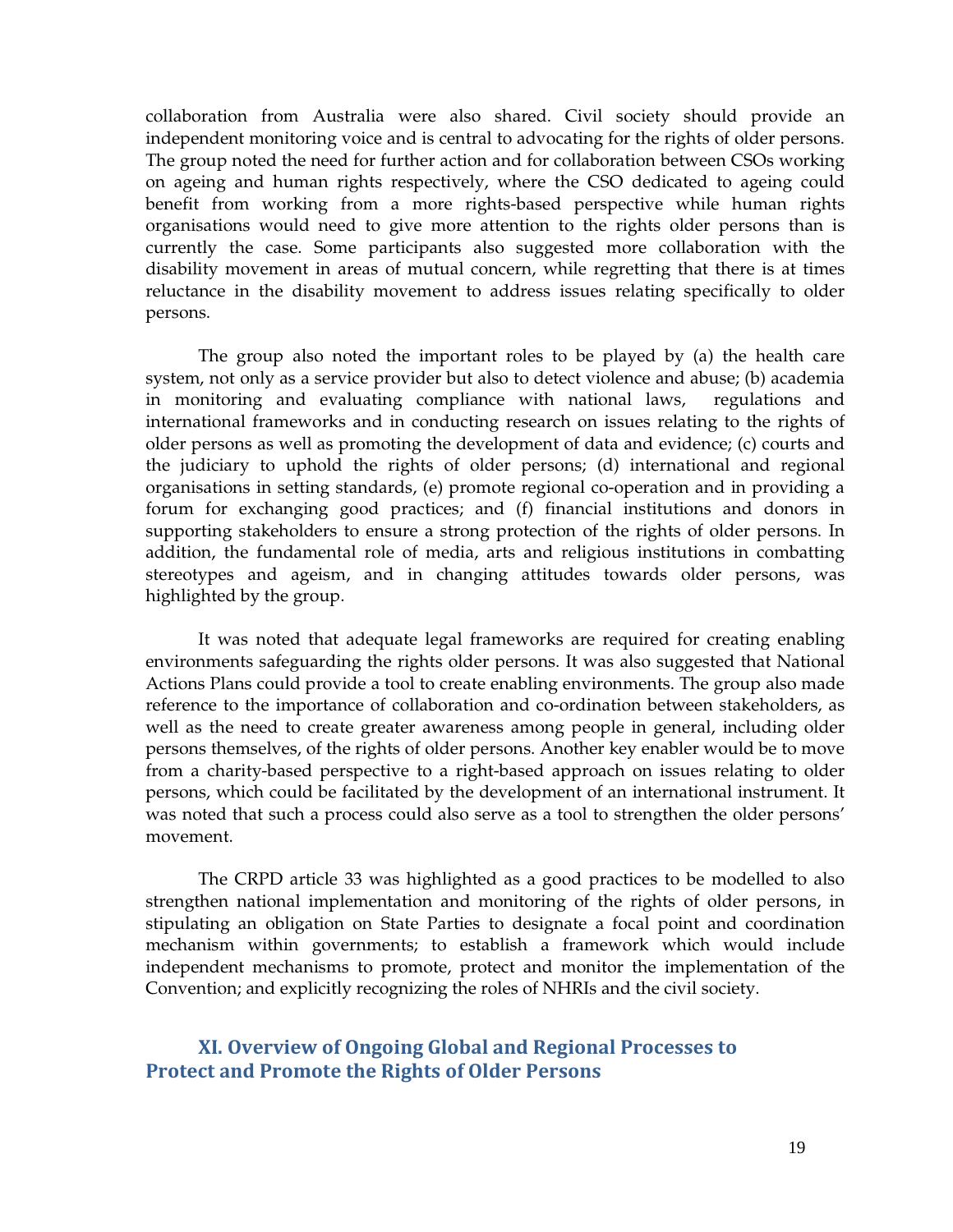Ms. Rosemary Lane, Senior Social Affairs Officer and United Nations Focal Point on Ageing delivered a presentation and stated that the General Assembly established an Open-ended Working Group (OEWG) on Ageing, pursuant to resolution 65/182 (2010) for the purpose of strengthening the protection of human rights of older persons by considering existing international frameworks and identifying possible gaps and how best to address them, including by considering, as appropriate, the feasibility of further instruments and measures. Pursuant to resolution 67/139 adopted in 2012, the OEWG on Ageing was requested to consider proposals for an international legal instrument to promote and protect the rights and dignity of older persons, based on the holistic approach in the work carried out in the fields of social development, human rights and non-discrimination, as well as gender equality and the empowerment of women. The Working Group was also requested to present to the General Assembly a proposal containing the main elements that should be included in an international legal instrument to promote and protect the rights and dignity of older persons, which are not currently addressed sufficiently by existing mechanisms.

To date, the OEWG on Ageing has held five working sessions, comprised of interactive expert panel discussions to examine the extent to which existing policies, policy provisions and practices as well as legislation, adequately address the human rights of older persons. Ms. Lane highlighted the issues discussed so far: (a) discrimination and multiple discrimination (e.g. intersection of age, gender and ethnicity); (b) right to the enjoyment of the highest attainable standard of physical and mental health, including access to palliative care; (c) violence and abuse; (d) social protection and the right to social security; (e) ageism and social exclusion; (e) access to justice; (f) right to an adequate standard of living (housing, care, accessibility); (g) right to work, age discrimination and access to employment; (h) contributions from the second review and appraisal of MIPAA to the human rights of older persons (2012); (i) planning for end of life – financial and legal issues; (j) human rights and care.

Ms. Lane elaborated on the viewpoints of Member States so far, mainly following two streams, with the first arguing that: (a) international human rights treaties apply to all people - they are universal – they just need to be implemented better (implementation gap); (b) the current human rights system is already overloaded and needs reform and the cost of negotiating and implementing a new instrument is too high; (c) regional human rights frameworks should be established or enhanced in place of new international action; (d) improved implementation or drafting of national human rights legislation is required; (e) MIPAA needs to be implemented and monitored more fully; (f) revisit and update the United Nations Principles on Ageing (1991) and adopt as "guiding principles"; (g) mainstream the rights of older persons within existing human rights frameworks and within the United Nations system; while others claim that: (h) few existing human rights instruments have specific mention of older persons (ex. General Recommendation of the CEDAW Committee); (i) protection mechanisms for older persons are fragmented and do not address certain critical issues sufficiently as they affect older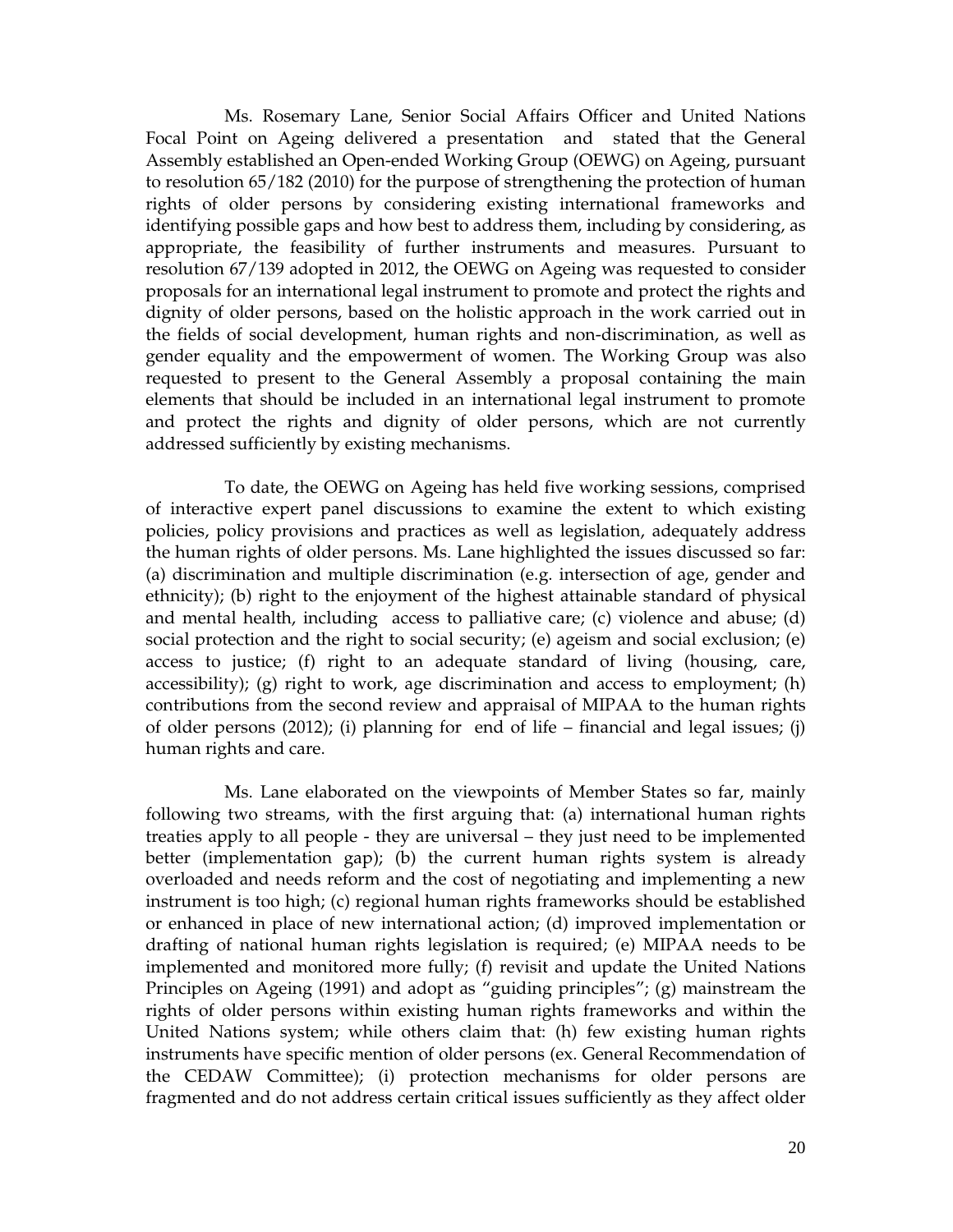persons (lack of specificity); (j) an international convention will clarify State responsibilities, improve accountability and provide the framework for improved implementation of policies/MIPAA; (k) an international convention will reframe how older persons are viewed (as rights holders and not recipients of welfare); and (l) some issues such as long-term care and end of life are not addressed in the existing international human rights law (normative gaps).

## XII. Addressing Gaps in Existing International Frameworks for Promotion and Protection of the Rights of Older Persons: How Best to Contribute to the Work of the General Assembly's Open-ended Working Group on Ageing

Participants noted that several human rights treaties dealt with the protection of older persons against discrimination as an open-ended category such as "on other grounds" or "other status", but only two binding international instruments make explicit reference to "older persons" or to "age" as grounds for impermissible discrimination<sup>3</sup>. A number of participants noted that older persons today are in a similar position to that of persons with disabilities before the adoption of the Convention on the Rights of Persons with Disabilities (CRPD) and that this Convention, in which the Asia-Pacific region had taken the lead, might prove to be a helpful precedent. Furthermore, implementation of CRPD provided evidence of many improved national laws and policies on the rights of persons with disabilities in the States that ratified the Convention.

Government experts called for a coordinated multisectoral approach involving ministries, civil society and community based organisations to achieve a comprehensive strategy for the social integration and rights of older persons, which would include micro-level (family), meso-level (general community), and macrolevel (State) elements. Participants noted the need for establishing adequate monitoring mechanisms for programmes and policies geared towards protecting the human rights of older persons, such as national councils of older persons. Member States should be encouraged to strengthen research, data collection and analysis, as well as exchange best practices.

Civil society representatives urged participants to start exploring the main elements that should be included in an international legal instrument to promote and protect the rights and dignity of older persons, which are not currently addressed sufficiently by existing mechanisms. Participants emphasised the need for sub-regional discussions to flesh out further common positions of key elements for submission to the OEWG. The principles of autonomy, participation, accessibility, dignity, prohibition of age-based discrimination, were raised in the deliberations. Representatives discussed the need for the non-governmental sector in the region to strengthen its coordination and collaboration in order to assume a strong advocacy

<sup>&</sup>lt;sup>3</sup> CRPD and CRMW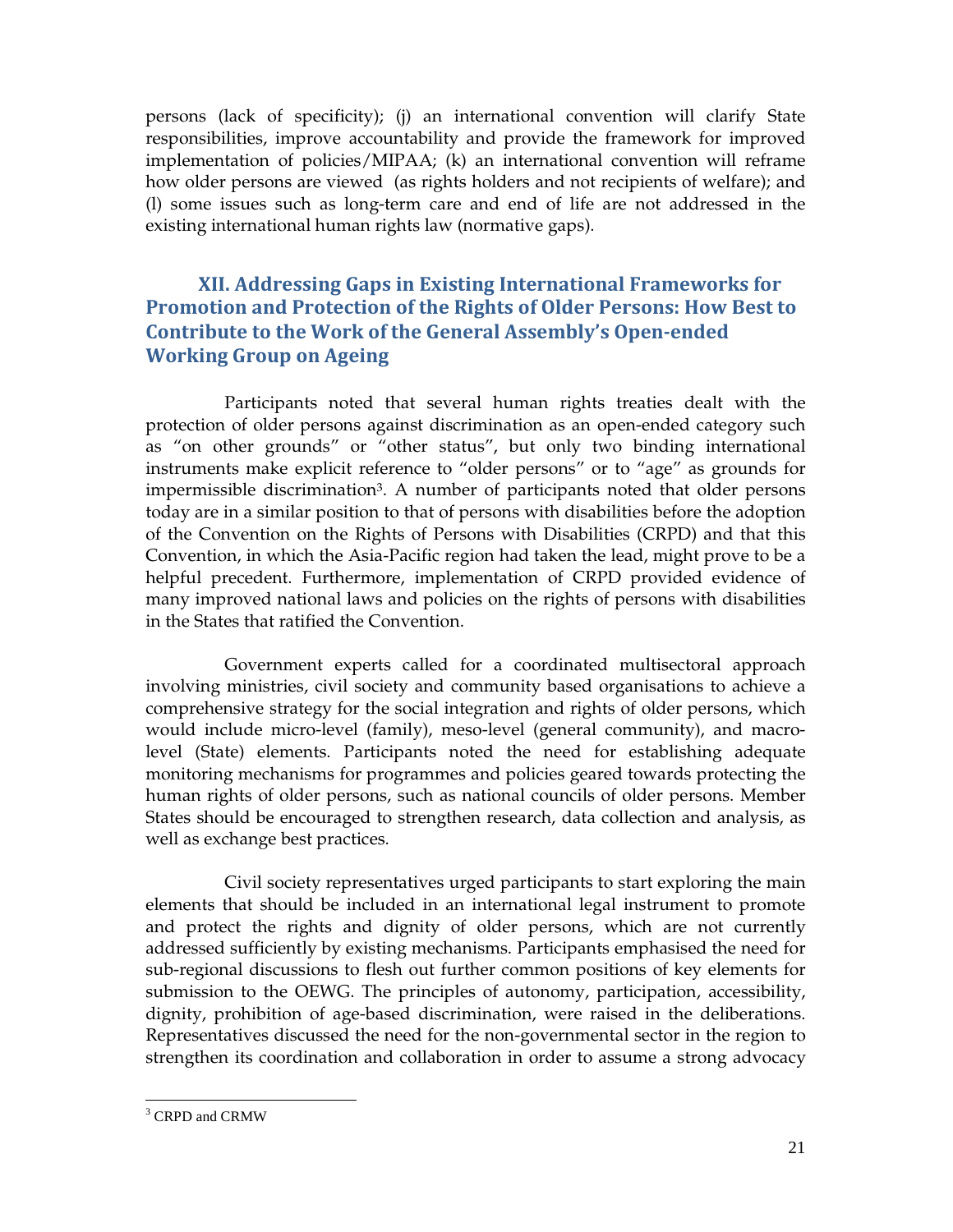role and become more influential in the field, through raising awareness, building coalitions, meeting national focal points and lobbying Governments towards strong national implementation, monitoring and accountability mechanisms, as well as effective international reporting mechanisms.

Participants noted that the Asia-Pacific region needed to assume stronger leadership on the issue of human rights of older persons, and emphasised the need to continue discussions towards driving national change on the promotion and protection of these rights, possibly through pursuing regional advocates and Government champions to gain traction in securing a common regional position and seek the support of Member States for their active participation in the OEWG. Many member States in the region had not formed a firm position on the matter and some may need more information on the implications and feasibility of having a new convention.

Civil society participants emphasized the importance of amplifying the voices of older persons in the process of discussions taking place in the OEWG through direct participation of older persons and their organisations.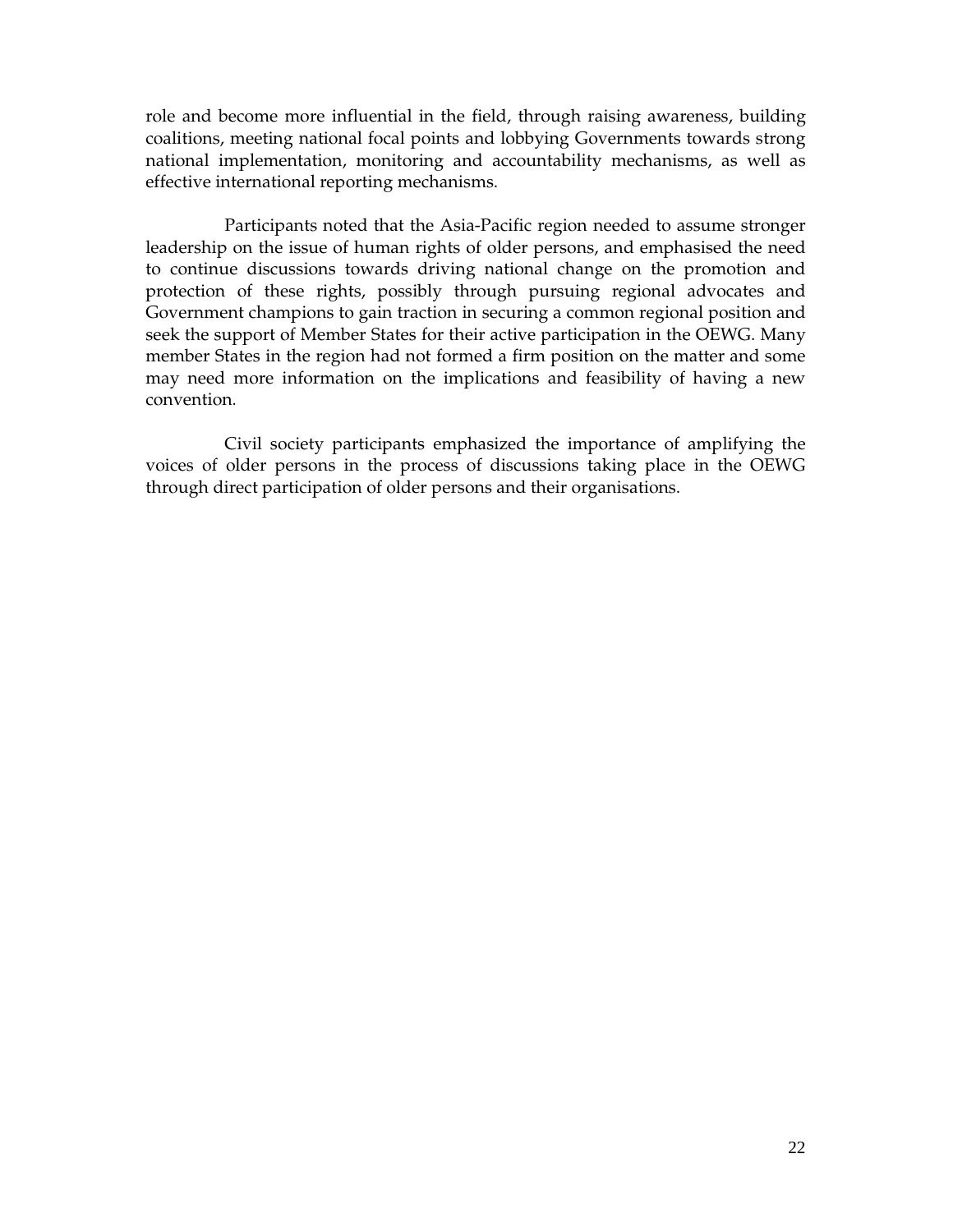## Annex I. Final Workshop Agenda

- 1. Opening of the Workshop
- 2. Overview of the ageing situation in the Asia-Pacific region
- 3. Review of national experiences in implementing laws, policies and programmes for social integration and protection of older persons
	- a) Normative standards for promotion and protection of the rights of older persons
	- b) Abuse, violence and neglect of older persons
	- c) The right to income security
	- d) The right to health
	- e) Long-term care of older persons
	- f) The rights of older women
- 4. Identification of key elements of a comprehensive normative and policy framework for the protection of the rights of older persons, including the roles of all stakeholders
- 5. Consideration of international and regional initiatives to protect and promote the rights of older persons
	- a) Overview of ongoing global and regional processes to protect and promote the rights of older persons
	- b) Addressing gaps in existing international frameworks for promotion and protection of the rights of older persons
- 6. Closing of the Workshop

\*\*\*\*\*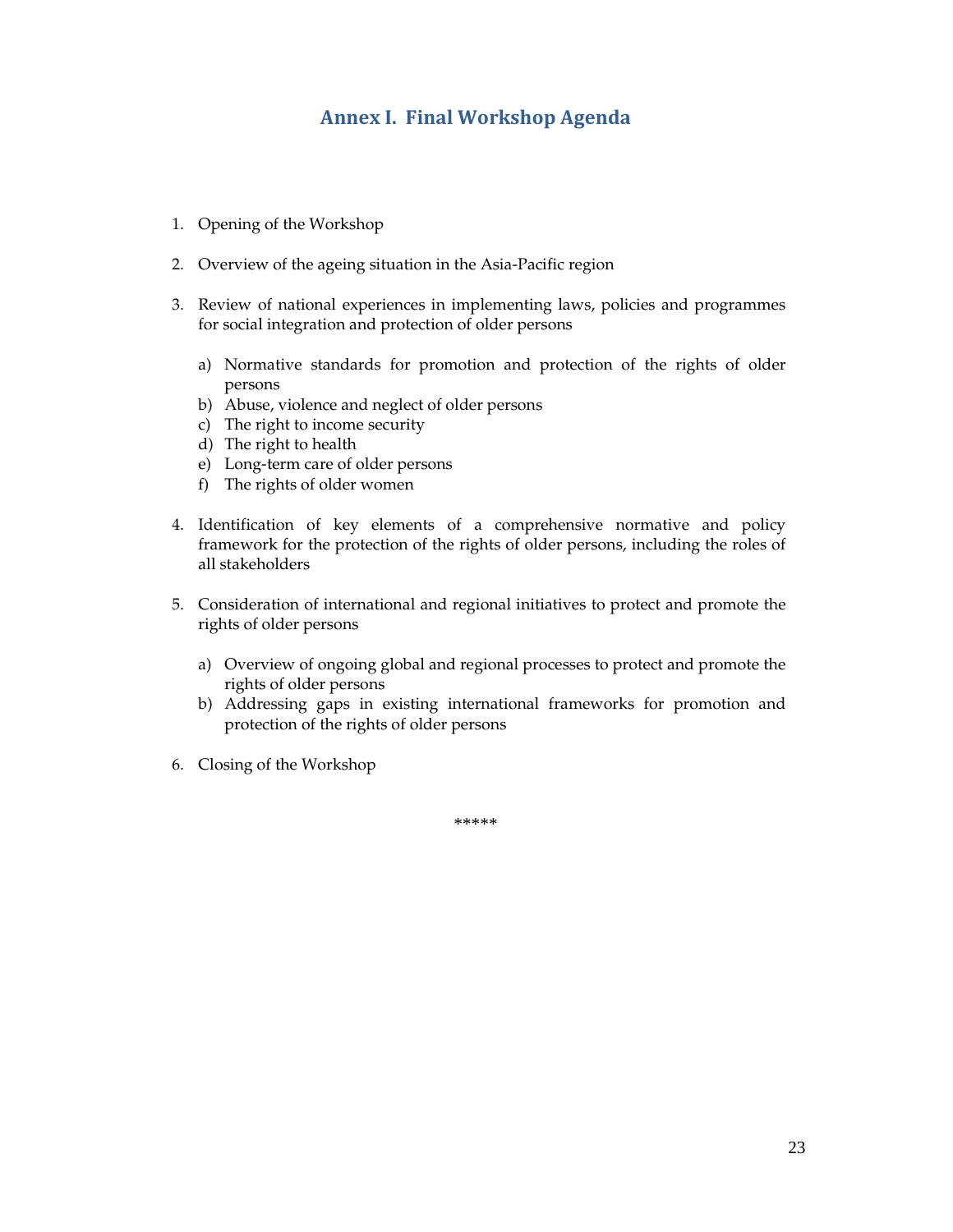## Annex II. List of participants

#### **A) Experts from Governments**

#### *Cambodia:*

Mr. Sor Soputra, Under Secretary of State, Ministry of Social Affairs, Veterans and Youth Rehabilitaton, Phnom Penh

Mr. Som Monorum, Office of the Department of Elderly Welfare, Ministry of Social Affairs, Vetrans and Youth Rehabilitation, Phnom Penh

#### *India:*

Mr. Giriraj Rangasamy, Deputy Director, National Institute of Social Defence, Ministry of Social Justice and Empowerment, New Delhi

#### *Indonesia:*

Mr. Kiki Riadi, Deputy Director on Institutional and non-Institutional Service at the Directorate for Elderly Welfare, Ministry of Social Affairs, Jakarta

#### *Lao PDR:*

Mr. Bounneuang Sidavong, Deputy Head of Secretary of the National Committee of Disability and Elderly, Ministry of Labour and Social Welfare, Vientiane

#### *Myanmar:*

Mr. Swan Yi Ya, Assistant Director, Department of Social Welfare, Ministry of Social Welfare, Relief and Resettlement, Nay Pyi Taw

#### *Nepal:*

Mr. Krishna Prasad Poudyal, Director General (Joint Secretary), Ministry of Women, Children and Social Welfare, Kathmandu

#### *Philippines:*

Ms. Gemma Borja Gabuya, Director, Department of Social Welfare and Development, Quezon City, Manila

#### *Republic of Korea:*

Mr. Hyoungoen Shin, Minister and Permanent Representative to ESCAP, Embassy of the Republic of Korea, Bangkok

Ms. Seh Young Kim, Specialist and Assistant Permanent Representative to ESCAP, Embassy of the Republic of Korea, Bangkok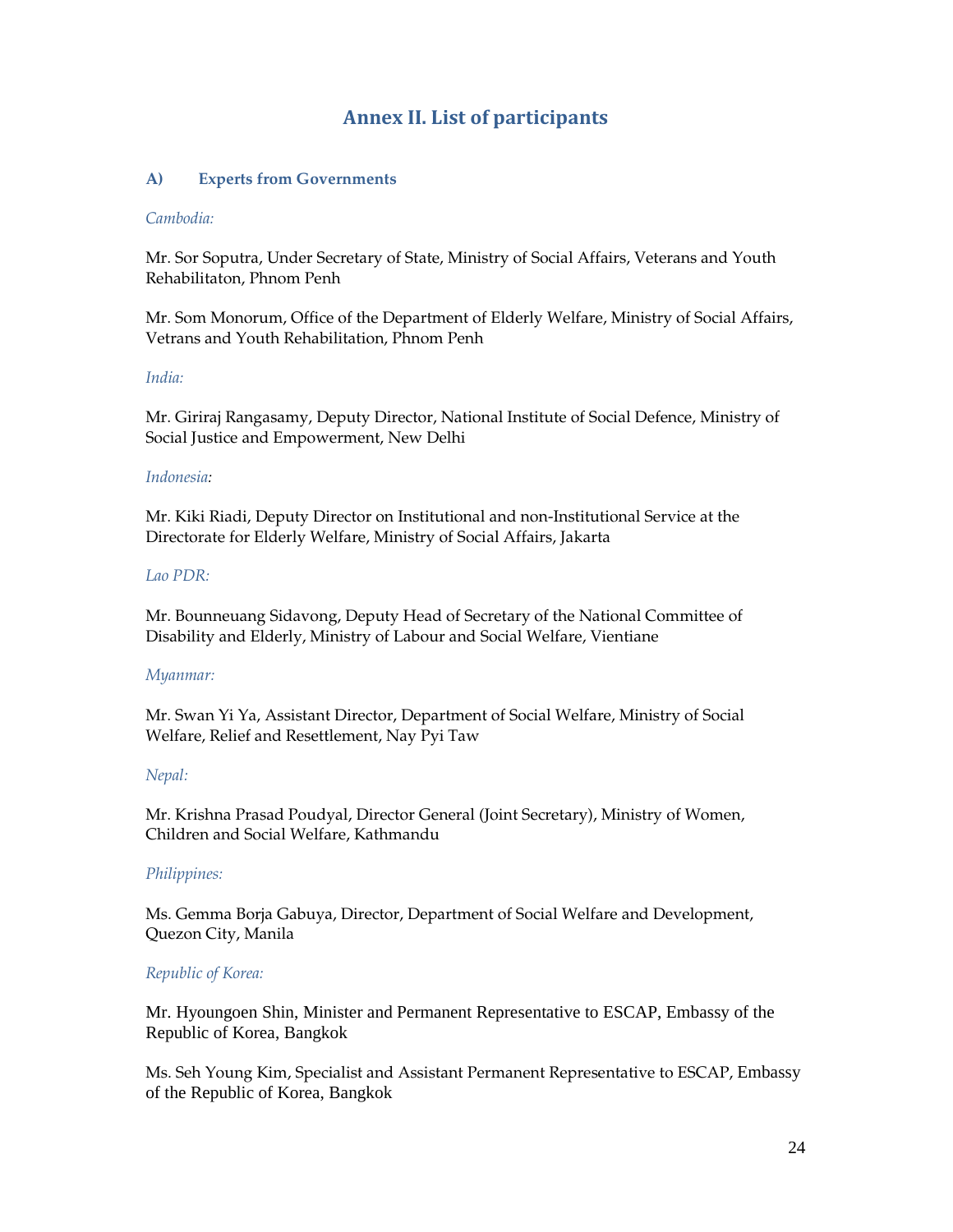#### *Sri Lanka:*

Ms. Marie Ann Emelda Sukumar, Secretary, Ministry of Social Services, Battharamulla

#### *Thailand:*

Dr. Prapun Phonkhanittanon, Director, Institute of Geriatric Medicine, Department of Medical Services, Ministry of Public Health, Nonthaburi

Ms. Siriwan Aruntippaitune, Expert on the Elderly, Ministry of Social Development and Human Security, Bangkok

Ms. Arpar Ratanapitak, Social Development Officer, Ministry of Social Development and Human Security, Bangkok

Ms. Jitvipa Benjasil, Counsellor, Ministry of Foreign Affairs, Bangkok

Ms. Manusavee Monsakul, First Secretary, Ministry of Foreign Affairs, Bangkok

#### *Viet Nam:*

Ms. Hoang Thi Hoai An, Specialist, Ministry of Labour – Invalids and Social Affairs, Hanoi

\*\*\*\*\*

#### **B) Experts from National Human Rights Institutions**

#### *Australia:*

Ms. Susan Maree Ryan, Age Discrimination Commissioner, Australian Human Rights Commission, Sydney

#### *India:*

Mr. Rajesh Kishore, Secretary General, National Human Rights Commission of India, New Delhi

#### *Indonesia:*

Mr. Hafid Abbas, Chairperson, Indonesian National Commission on Human Rights, Jakarta

#### *Malaysia:*

Ms. Wan Norhafizah Junid, Officer, Human Rights Commission of Malaysia (SUHAKAM), Officer, Kuala Lumpur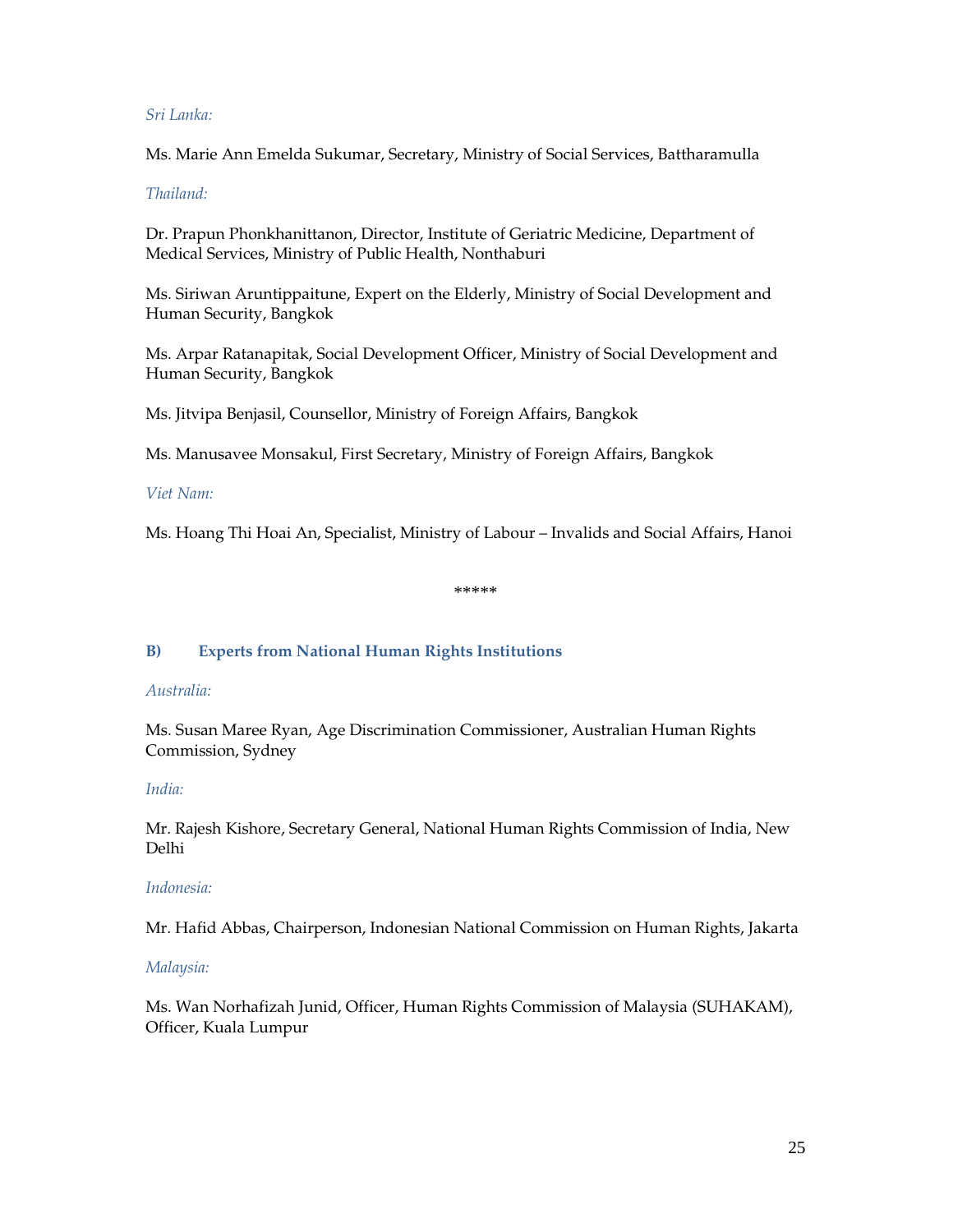#### *Myanmar:*

Mr. Sit Myaing, Vice Chairman, Myanmar National Human Rights Commission (MNHRC), Yangon *Nepal:* 

Mr. Basudev Bajagain, Human Rights Officer, National Human Rights Commission of Nepal (NHRC), Lalitpur

#### *Philippines:*

Ms. Karen S. Gomez Dumpit, Director, Government Linkages Office, Philippines Commission on Human Rights, Quezon City

#### *Sri Lanka:*

Ms. Shirani Rajapakse, Director, Education and Special Programmes, Human Rights Commission of Sri Lanka, Colombo

#### *Thailand:*

Mr. Tairjing Siriphanich, Commissioner, National Human Rights Commission of Thailand (NHRCT), Bangkok

Ms. Hansa Boonrat, Senior Human Rights Officer, International Human Rights Affairs Bureau, National Human Rights Commission of Thailand (NHRCT), Bangkok

\*\*\*\*\*

#### **C) Experts from Civil Society Organisations**

Ms. Amanda Alford, Deputy Director, Policy and Advocacy, National Association of Community Legal Centres (NACLC), Sydney, Australia

Ms. Viennarat Chuangwiwat, Advisor, Age Net, Bangkok, Thailand

Mr. Sawang Kaewkantha, Executive Director, Foundation for Older Persons' Development (FOPDEV), Chiang Mai, Thailand

Mr. Ashish Thapa Magar, Programme Officer, Ageing Nepal

Mr. Crispulo Araneta Migrino, Vice President for External Affairs, Philippines/Confederation of Older Persons Associations in the Philippines, Quezon City, Philippines

Mr. Naw Say Klo, Partner Project Coordinator, NSA Project-National YWCA, Yangon, Myanmar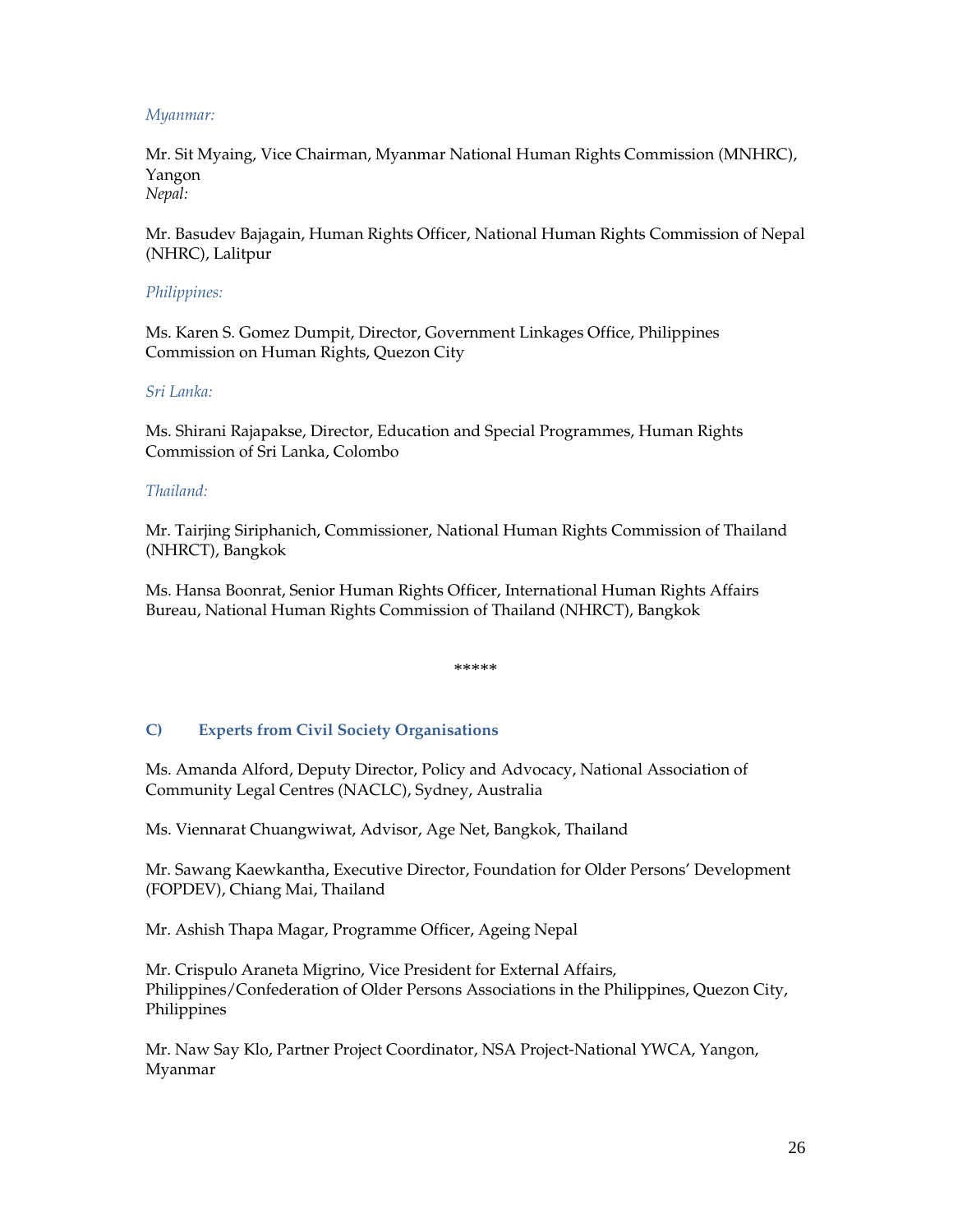Ms. Patricia Margaret O'Loughlin, Policy Council Member, Council of the Ageing Victoria, Melbourne, Australia

Mr. Dayal Perera, Director of Programmes, HelpAge Sri Lanka

Ms. Eva Anne Jeanne Sabdono, Executive Director, Yayasan Emong Lansia, Jakarta, Indonesia

Mr. Adhi Santika, Advisory Board, Publlic Virture Institute (PVI), Institute for Digital Democracy and Civic Activism, Jakarta, Indonesia

Ms. Aura Sevilla, Programme Coordinator, Philippines/Coalition of Services of the Elderly (COSE), Manila, Philippines

Ms. Susan Somers, President, International Network for the Prevention of Elder Abuse (INPEA), New York, United States of America

Mr. Soon Ting-Kueh, President, National Council of Senior Citizens Organizations (NACSCOM), Kuala Lumpur, Malaysia

Mr. Boonthan Verawongse, Director, Rights to Health and Well Being Promotion Division, National Health Commission Office (NHCO), Nonthaburi, Thailand

Mr. Vann Vichheka, Programme Manager, HelpAge Cambodia

\*\*\*\*\*

#### **D) Resource Persons**

Ms. Varaha Mohini Giri, Former Chair, National Commission for Women, Chair Women Initiative for Peace in South Asia, Founder/Trustee/Chairperson, Guild for Service, New Delhi, India

Ms. Dong Hee Han, Director, Research Institute of Science for the Better Living of the Elderly, Busan, Republic of Korea

Ms. Nguyen Thi Le Hang, Officer, Vietnam's Women's Union, Hanoi, Viet Nam

Dr. Ng Wai Chong, Medical Director, Tsao Foundation, Singapore

\*\*\*\*\*

#### **ASIA PACIFIC FORUM (APF)**

|                   | Mr. Kieren Fitzpatrick Director, Asia Pacific Forum, Sydney, Australia                              |
|-------------------|-----------------------------------------------------------------------------------------------------|
| Mr. Andrew Byrnes | Australian Human Rights Centre, Faculty of Law, University of<br>New South Wales, Sydney, Australia |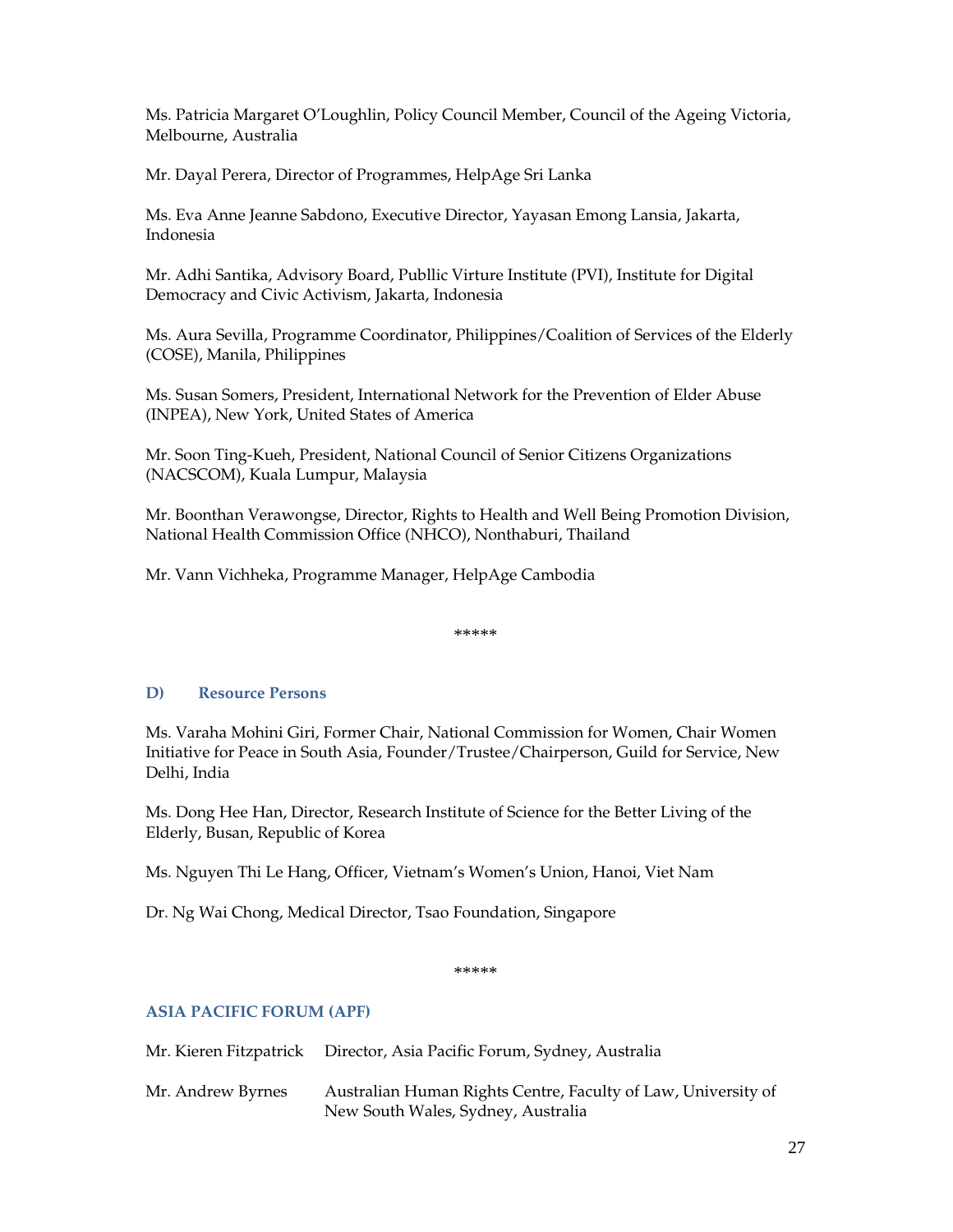Ms. Erin Jardine **Australian Human Rights Centre, Faculty of Law**, University of New South Wales, Sydney, Australia

\*\*\*\*\*

#### **HELPAGE INTERNATIONAL**

| Mr. Peter Mcgeachie      | Regional Director, HelpAge International South Asia Office,<br>Kathmandu, Nepal                                                             |
|--------------------------|---------------------------------------------------------------------------------------------------------------------------------------------|
| Mr. Eduardo Klien        | Regional Director, HelpAge International East Asia/Pacific<br>Regional Office, Chiang Mai, Thailand                                         |
| Ms. Usa Khiewrord        | Regional Programme Manager, HelpAge International East<br>Asia/Pacific Regional Office, Chiang Mai, Thailand                                |
| Mr. Teerapong<br>Laptwan | Regional Communication and Network Development<br>Manager, HelpAge International East Asia/Pacific Regional<br>Office, Chiang Mai, Thailand |
| Ms. Bridget Alice Sleap  | Senior Rights Policy Adviser, HelpAge International,<br>London, United Kingdom                                                              |

\*\*\*\*\*

#### **UNITED NATIONS BODIES AND AFFILIATED ORGANIZATIONS**

#### ASIAN DEVELOPMENT BANK (ADB)

Mr. Donghyun Park Principal Economist, Economics and Research Department, Asian Development Bank, Metro Manila, Philippines

#### INTERNATIONAL LABOUR ORGANIZATION (ILO)

Ms. Celine Peyron Bista Chief, Technical Advisor on Social Security and Unemployment Protection, International Labour Organization, Bangkok

#### UNITED NATIONS POPULATION FUND (UNFPA)

Mr. Nicholas McTurk Technical Specialist, UNFPA Country Office, United Nations Population Fund, Bangkok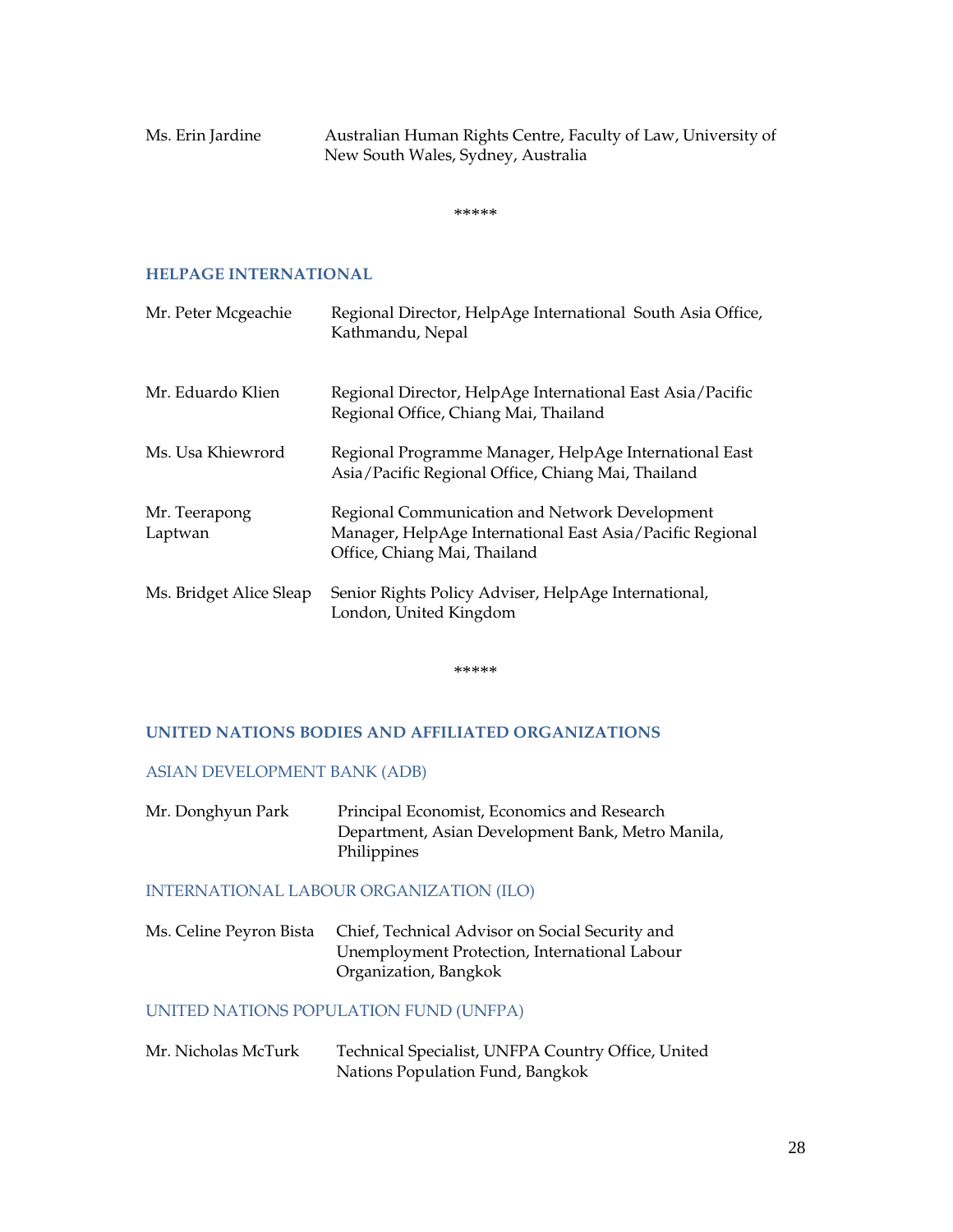#### WORLD HEALTH ORGANIZATION (WHO)

| Ms. Britta Baer | Technical Officer (Gender, Equity, Human Rights and<br>Ageing), Division for Health Systems, World Health<br>Organization Regional Office for the Western Pacific,<br>Manila, Philippines |
|-----------------|-------------------------------------------------------------------------------------------------------------------------------------------------------------------------------------------|
| Dr. Nima Asgari | Public Health Administrator, World Health Organization<br>Thailand, Bangkok                                                                                                               |

\*\*\*\*\*

#### **OBSERVER**

Ms. Vasantha Raman Treasurer, Guild for Service, New Delhi, India

\*\*\*\*\*

#### **UNITED NATIONS SECRETARIAT**

#### DIVISION FOR SOCIAL POLICY AND DEVELOPMENT/ DEPARTMENT OF ECONOMIC AND SOCIAL AFFAIRS (DSPD/DESA)

| Ms. Rosemary Lane | Senior Social Affairs Officer, Focal Point on Ageing, Social<br>Integration Branch, United Nations Headquarters, New<br>York |
|-------------------|------------------------------------------------------------------------------------------------------------------------------|
| Ms. Amal A Rafeh  | Social Affairs Officer, Ageing/Social Integration Branch,<br>United Nations Headquarters, New York                           |

\*\*\*\*\*

#### ECONOMIC AND SOCIAL COMMISSION FOR ASIA AND THE PACIFIC (ESCAP) SOCIAL DEVELOPMENT DIVISION (SDD)

| Ms. Nanda Krairiksh | Director, Social Development Division                                     |
|---------------------|---------------------------------------------------------------------------|
| Dr. Srinivas Tata   | Chief, Social Policy and Population Section                               |
| Ms. Therese Bjork   | Social Affairs Officer, Social Policy and Population Section              |
| Ms. Ksenia Glebova  | Associate Social Affairs Officer, Social Policy and<br>Population Section |